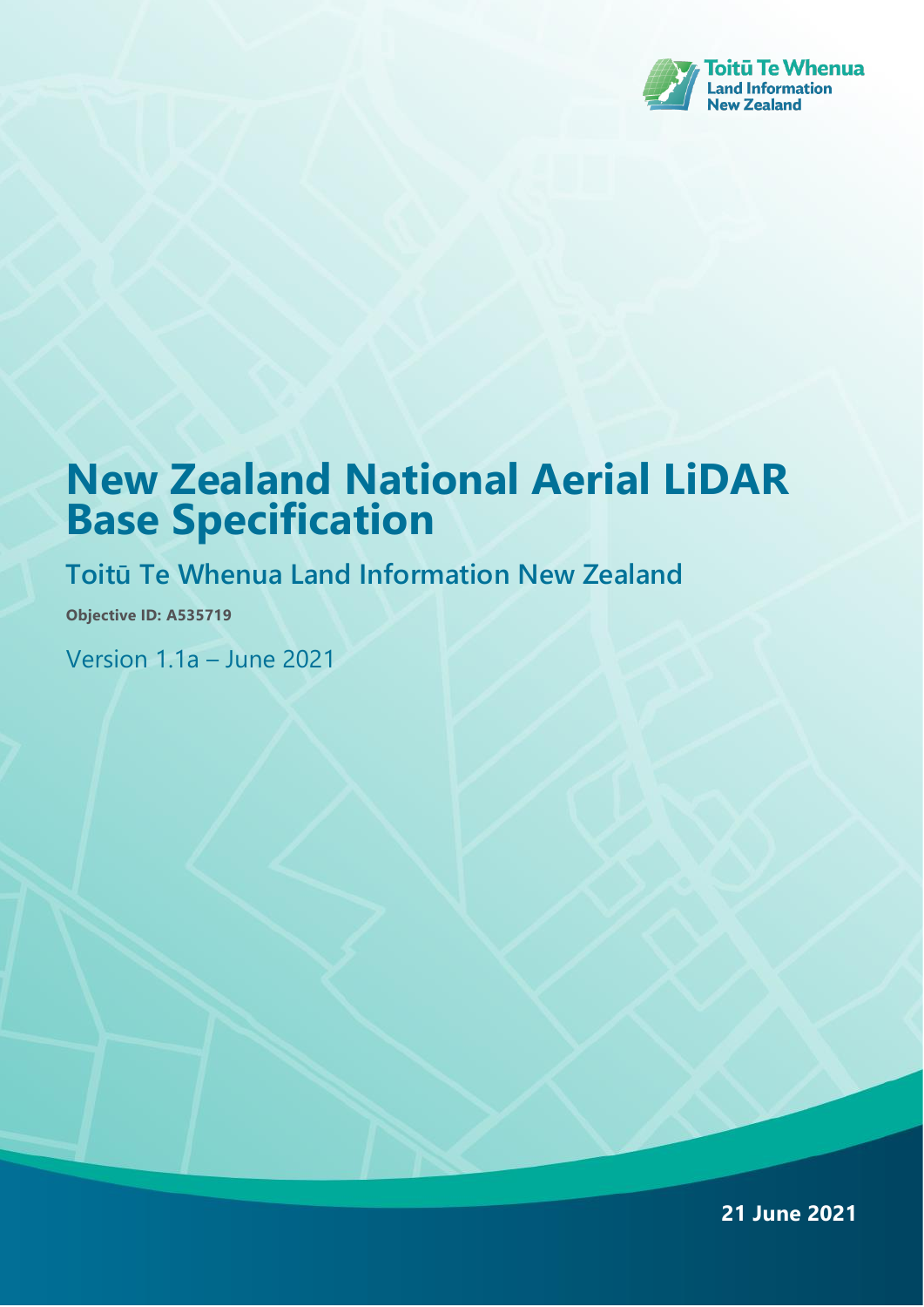# **Table of Contents**

| 5.  |  |  |
|-----|--|--|
| 5.1 |  |  |
|     |  |  |
|     |  |  |
|     |  |  |
|     |  |  |
|     |  |  |
|     |  |  |
|     |  |  |
|     |  |  |
|     |  |  |
|     |  |  |
|     |  |  |
|     |  |  |
|     |  |  |
|     |  |  |
|     |  |  |
|     |  |  |
|     |  |  |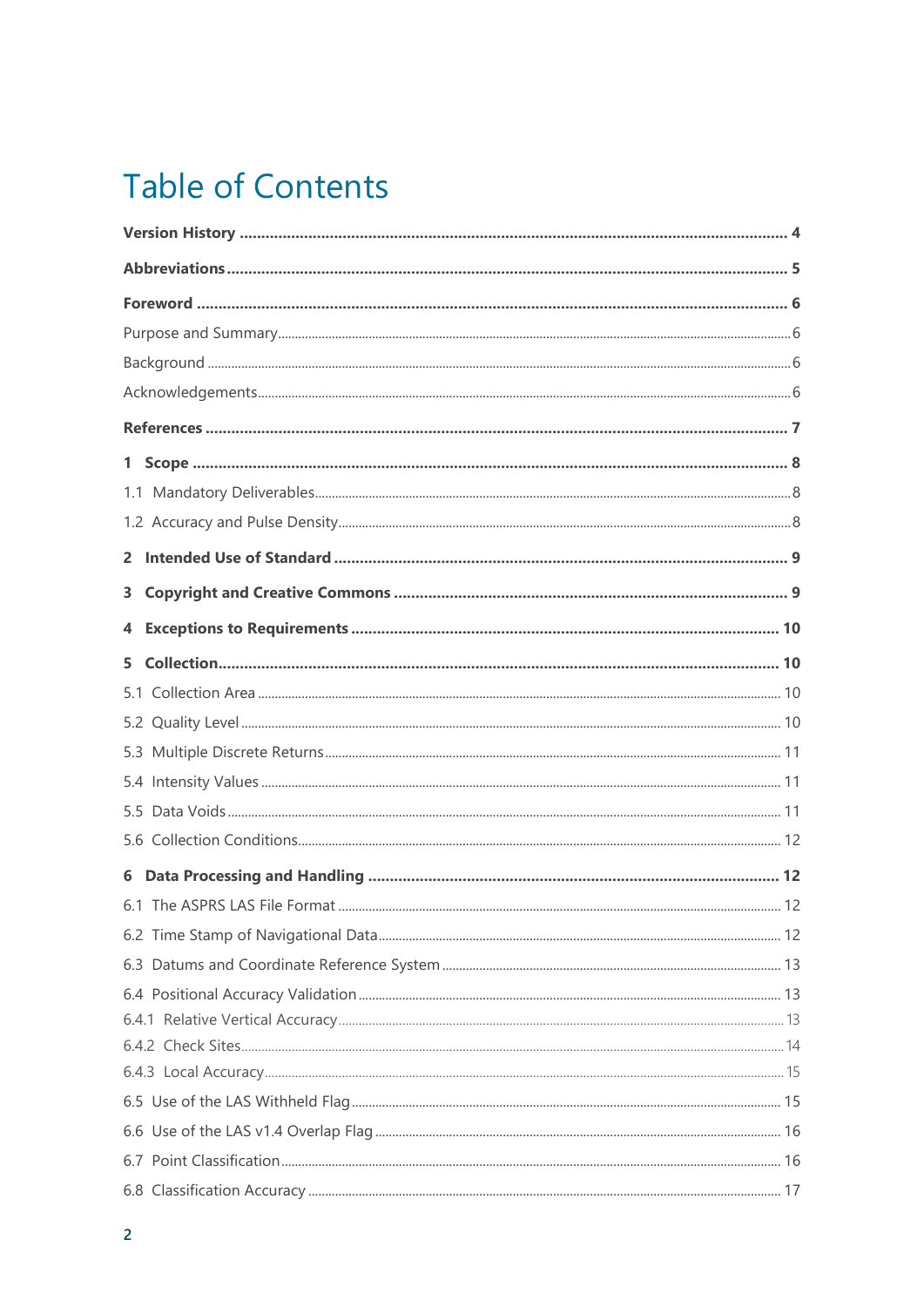| $\mathbf{7}$ |  |
|--------------|--|
| 8            |  |
|              |  |
|              |  |
|              |  |
|              |  |
|              |  |
|              |  |
|              |  |
|              |  |
|              |  |
|              |  |
|              |  |
|              |  |
|              |  |
|              |  |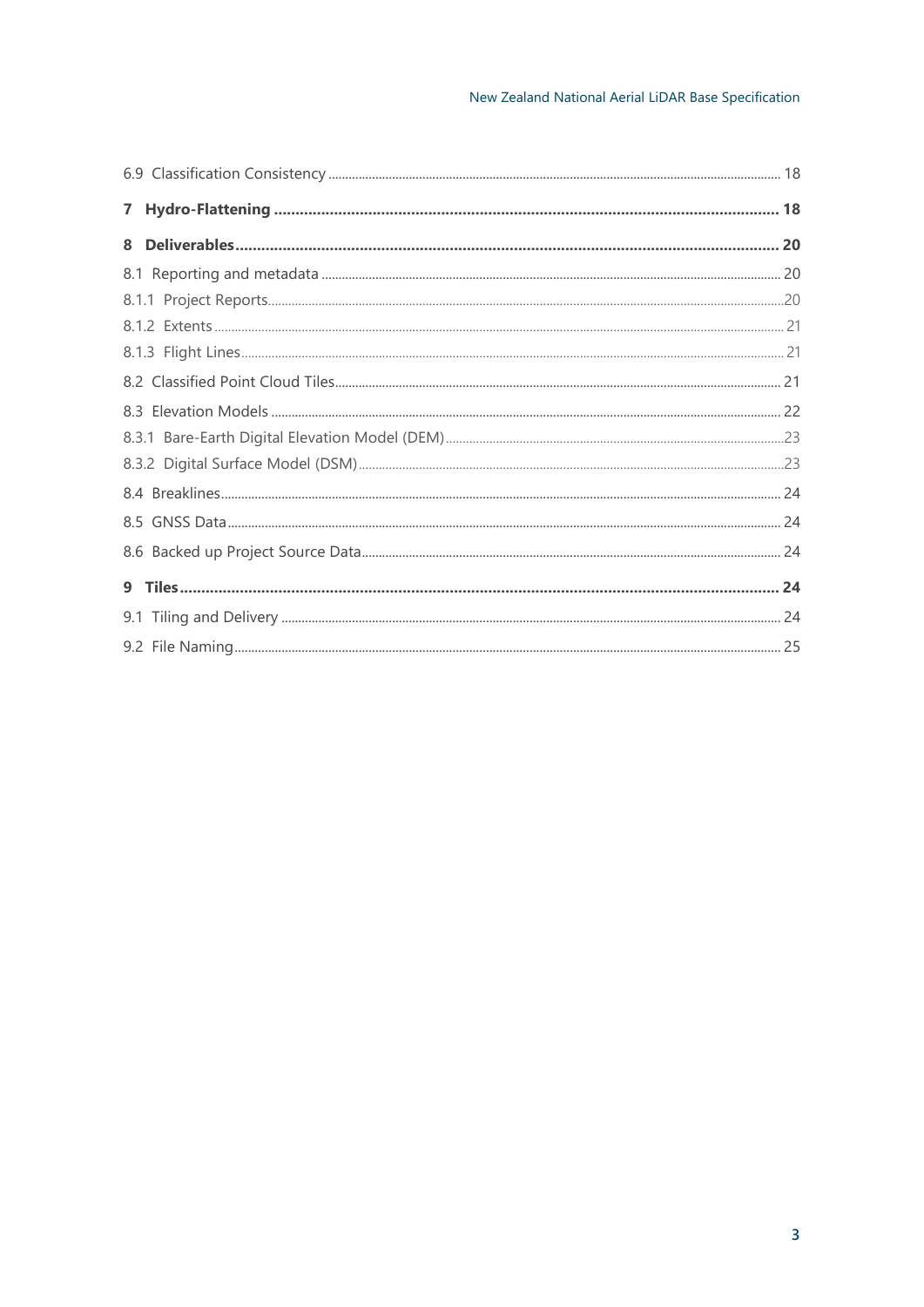# <span id="page-3-0"></span>Version History

| <b>Abbreviation</b> | <b>Meaning</b>                                                                                                      |
|---------------------|---------------------------------------------------------------------------------------------------------------------|
| 1.0 December 2016   | Original specification produced by technical working group                                                          |
| 1.1 June 2018       | Reference to version 3.0 removed from Copyright and Creative Commons<br>section                                     |
| 1.1a June 2021      | Fixed minor errors, added clarifications, incorporated Toitū Te Whenua Land<br>Information New Zealand name change. |
|                     | Abbreviations section - added missing abbreviations                                                                 |
|                     | Background section - added paragraph about revisions to the specification                                           |
|                     | Acknowledgement section - clarified acknowledgement relates to version 1.0                                          |
|                     | Section 1.2 – error corrected from "point density" to "pulse density"                                               |
|                     | Section 4 – clarified the handling of exceptions to requirements and                                                |
|                     | removed a paragraph that was procurement guidance related and did not                                               |
|                     | belong in the specification                                                                                         |
|                     | Section 6.4.2 - additional clarification regarding the independence of check                                        |
|                     | sites                                                                                                               |
|                     | Section 6.5 - additional clarification regarding use of the LAS Withheld flag                                       |
|                     | Section 6.6 - additional clarification regarding use of the LAS Overlap flag                                        |
|                     | Section 6.8 - additional clarification regarding classification expectation                                         |
|                     | Section 6.8 (b) - clarified that the classification criterium applies to ground<br>points                           |
|                     | Section 8.1.1 (c) – corrected formatting error                                                                      |
|                     | Section 8.2 – clarified that a single classified point cloud is required                                            |
|                     | Section 8.2 (c) – clarified PDRF expectations and removed the preference for                                        |
|                     | LAZ format delivery                                                                                                 |
|                     | Section 8.2 (e) - included the required EPSG geo-reference information                                              |
|                     | Section 8.3 (c) – removed reference to .asc format                                                                  |
|                     | Section 8.3 (d) - included the required EPSG geo-reference information                                              |
|                     | Section 8.3 (e) – added gaps                                                                                        |
|                     | Section 8.3.1 (a) – clarified that the classification level refers to the point<br>cloud                            |
|                     | Section 9.2 - clarified sheet field                                                                                 |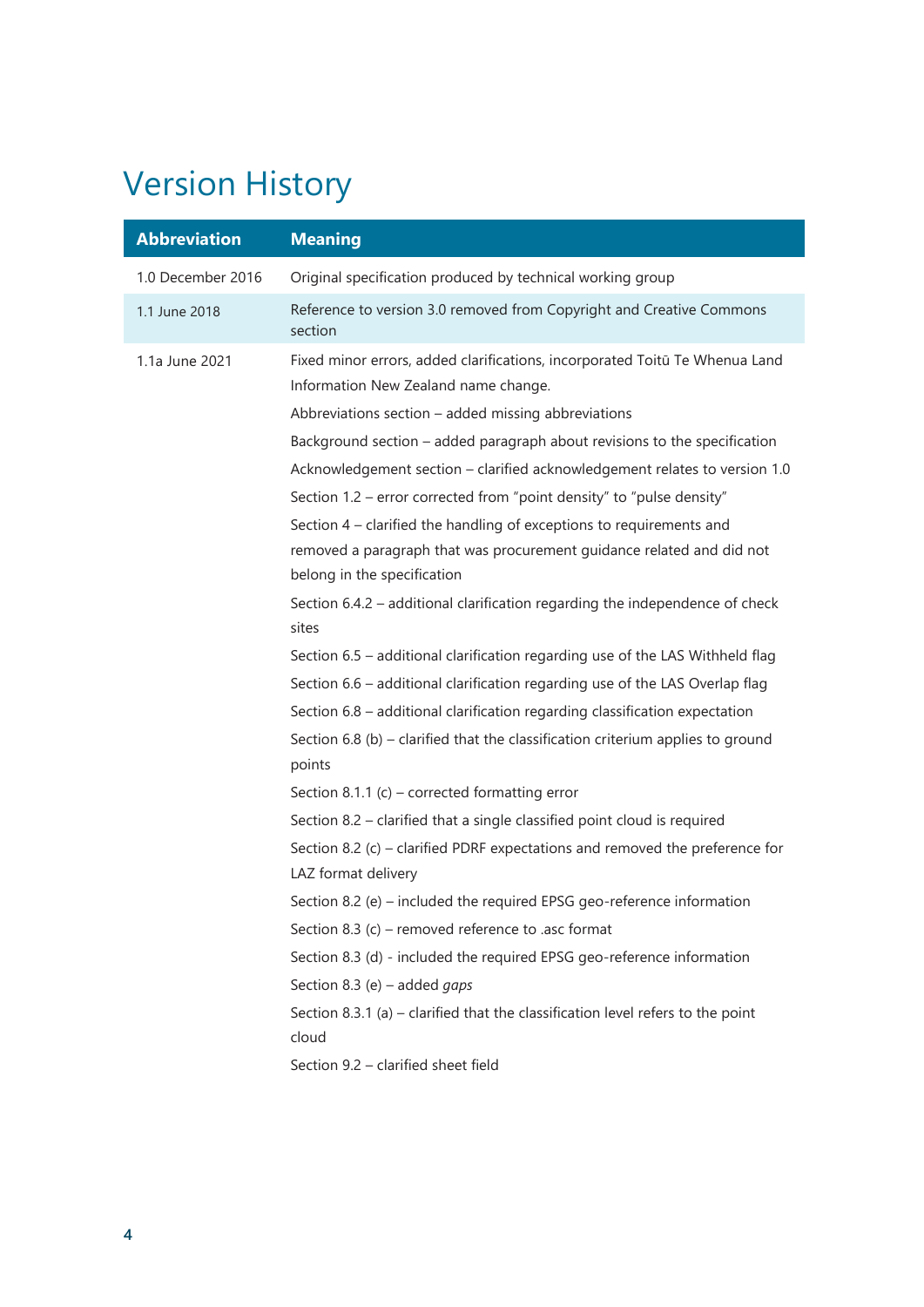# <span id="page-4-0"></span>Abbreviations

For the purposes of this specification, the following abbreviations are used.

| <b>Abbreviation</b> | <b>Meaning</b>                                             |
|---------------------|------------------------------------------------------------|
| 2D                  | two-dimensional                                            |
| 3D                  | three-dimensional                                          |
| <b>ANPD</b>         | aggregate nominal pulse density                            |
| <b>ANPS</b>         | aggregate nominal pulse spacing                            |
| <b>ASPRS</b>        | American Society for Photogrammetry and Remote Sensing     |
| <b>DEM</b>          | digital elevation model                                    |
| <b>DSM</b>          | digital surface model                                      |
| <b>DTM</b>          | digital terrain model                                      |
| GIS                 | geographic information system                              |
| <b>GNSS</b>         | global navigation satellite system                         |
| <b>GPS</b>          | global positioning system                                  |
| <b>HA</b>           | horizontal accuracy                                        |
| LAS                 | LAS file format (.las)                                     |
| <b>LINZ</b>         | Toitū Te Whenua Land Information New Zealand               |
| <b>LiDAR</b>        | light detection and ranging                                |
| <b>NVA</b>          | non-vegetated vertical accuracy                            |
| <b>PDRF</b>         | point data record format                                   |
| <b>RMSD</b>         | root mean square difference                                |
| <b>RMSDz</b>        | root mean square difference in the z direction (elevation) |
| <b>RMSE</b>         | root mean square error                                     |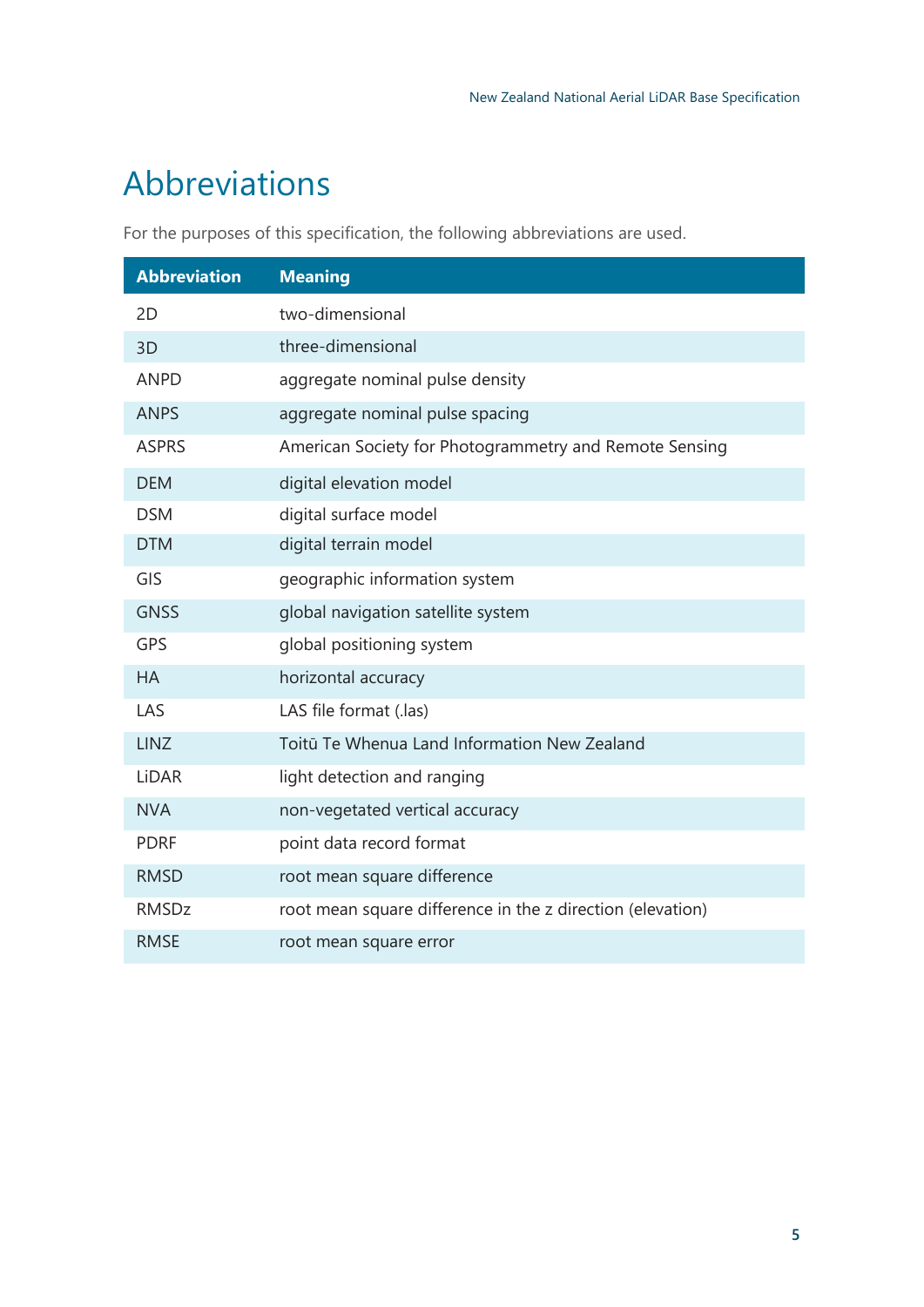# <span id="page-5-0"></span>Foreword

### <span id="page-5-1"></span>**Purpose and Summary**

This specification provides a foundation for New Zealand public sector airborne linear mode light detection and ranging (LiDAR) data procurement. It defines a consistent set of minimum products to ensure compatibility across projects and regions. Using this specification in procurement processes will ensure that high quality LiDAR point cloud data and digital elevation models (DEMs) are gathered when it is commissioned. Data captured under this specification will contribute to the National Elevation Model consisting of a bare earth DEM, a digital surface model (DSM), and the corresponding classified point cloud.

This specification is intended to be referenced in procurement contracts but is not a procurement template. Additional deliverables and higher standards may be required by the procuring agency (Contract Authority) which should be specified in the contract. The *New Zealand Aerial LiDAR Procurement Guide* (Reference 1) provides a template and information to help organisations to commission aerial LiDAR data work.

### <span id="page-5-2"></span>**Background**

The 1.0 version of the specification was based on the US Geological Survey *LiDAR Base Specification* (Reference 2) and the Intergovernmental Committee on Surveying and Mapping (ICSM) *LiDAR Acquisition Specifications and Tender Template* (Reference 3). It was developed for use primarily by the New Zealand public sector in support of the National Elevation Programme by a Technical Working Group representing local government, central government, Crown Research Institutes, LiDAR data providers and industry.

This aim of developing this specification was to ensure that when public sector organisations commission LiDAR, the data gathered will meet minimum requirements which will allow LINZ to host consistent data and provide on-line access.

Revisions to this specification are managed by LINZ. Material changes are subject to external stakeholder consultation and review.

### <span id="page-5-3"></span>**Acknowledgements**

LINZ would like to thank the following for their time and efforts to develop the original specification.

LINZ:

Bjorn Johns – National LiDAR Coordination Project Lead

Melanie Hinchsliffe – Regulatory Frameworks Lead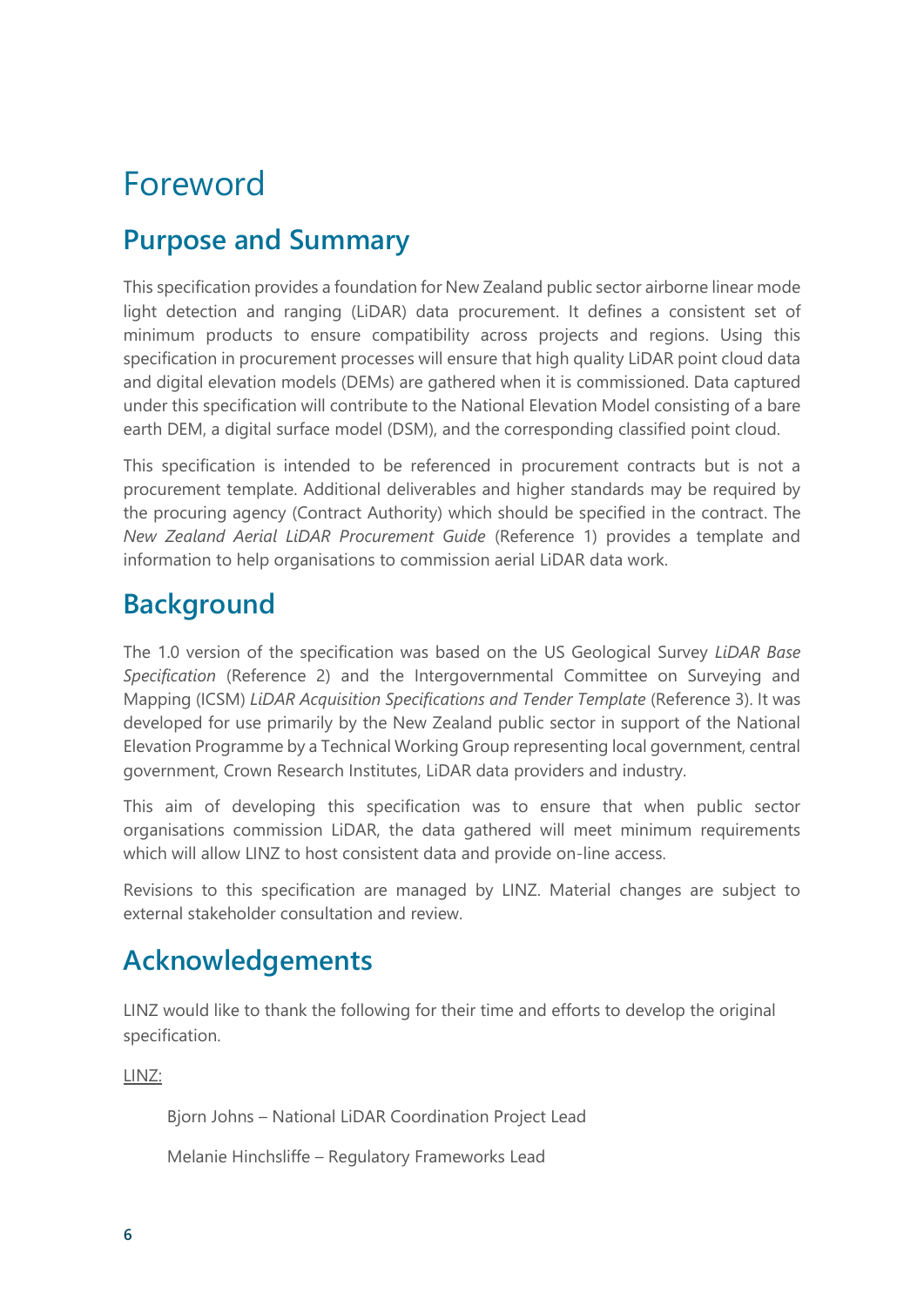Pippa Player – Technical Working Group Chair

#### Technical Working Group:

Matt Amos – LINZ Michael Cooper – Ministry for the Environment Tim Farrier – AAM New Zealand Ltd Chris James – BECA Toby Kay – Northland Regional Council Chris Kinzett – LINZ William Ries – GNS Science James Shepherd – Landcare Research Steve Smith – Aerial Surveys Limited

# <span id="page-6-0"></span>References

- 1. New Zealand Aerial LiDAR Procurement Guide, Toitū Te Whenua Land Information New Zealand, 2016
- 2. LiDAR Base Specification version 1.2, United States Geological Survey, November 2014
- 3. LiDAR Acquisition Specifications and Tender Template New Zealand Version 1.0, Intergovernmental Committee on Surveying and Mapping, September 2011
- 4. Standard for the Geospatial Accuracy Framework LINZS250 05, Toitū Te Whenua Land Information New Zealand, September 2009
- 5. LAS Specification version 1.4, American Society for Photogrammetry and Remote Sensing, July 2013
- 6. LAS Specification version 1.2, American Society for Photogrammetry and Remote Sensing, September 2008
- 7. LAS Specification version 1.3, American Society for Photogrammetry and Remote Sensing, July 2009
- 8. Standard for New Zealand Geodetic Datum 2000 LINZS25000, Toitū Te Whenua Land Information New Zealand, September 2009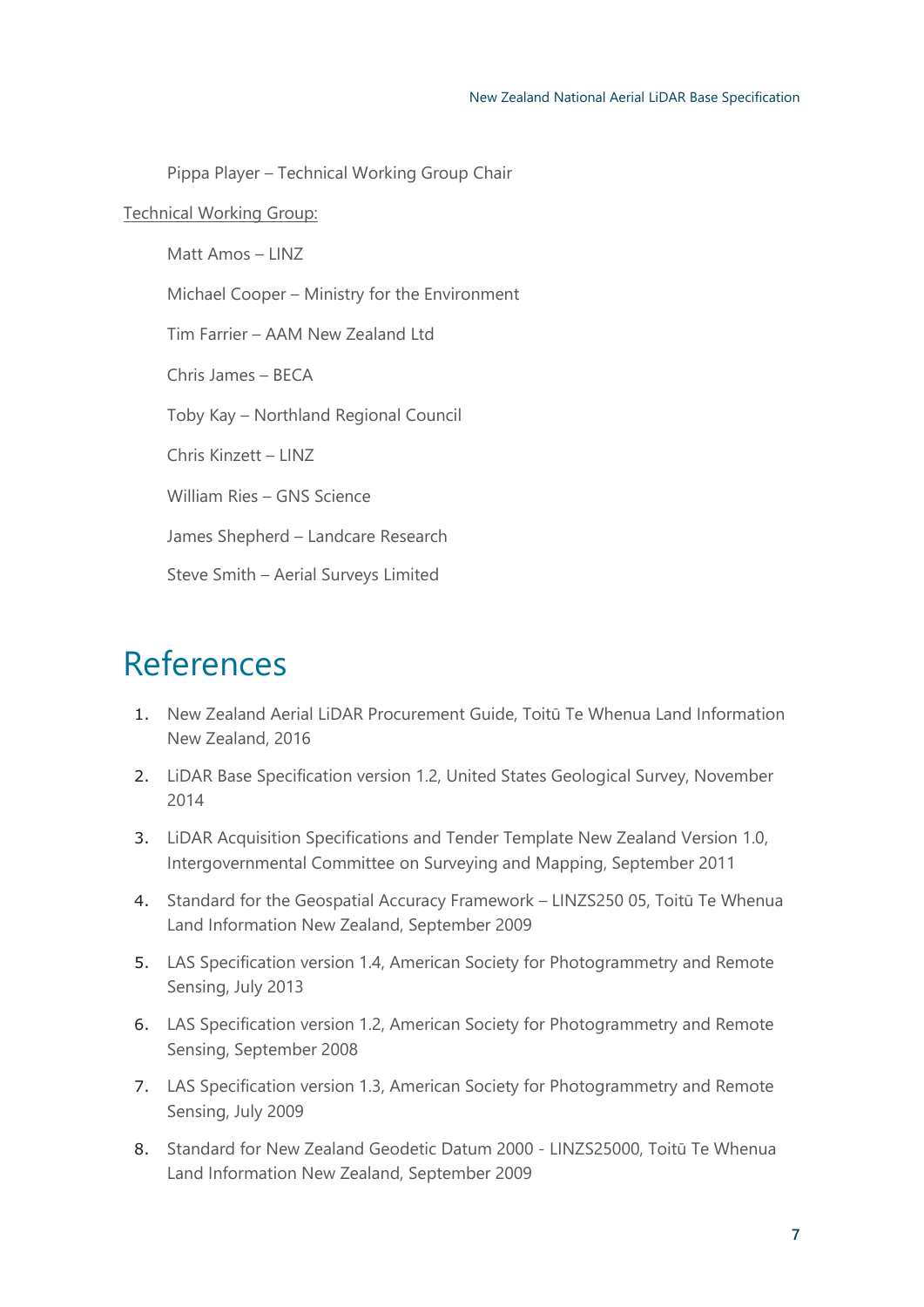- 9. LINZS25009: Standard for New Zealand Vertical Datum 2016 LINZS25009, Toitū Te Whenua Land Information New Zealand, June 2016
- 10. Standard for New Zealand Geodetic Datum 2000 Projections: Version 2 LINZS25002, Toitū Te Whenua Land Information New Zealand, July 2008
- 11. Positional Accuracy Standards for Digital Geospatial Data, American Society for Photogrammetry and Remote Sensing, 2014

## <span id="page-7-0"></span>1 Scope

### <span id="page-7-1"></span>**1.1 Mandatory Deliverables**

The following deliverables are required for the National Elevation Programme in standard specified formats as detailed in Section 8 - Deliverables:

- (a) 1m gridded bare earth digital elevation model (DEM) and digital surface model (DSM) elevation models (New Zealand Transverse Mercator 2000 (NZTM2000), New Zealand Vertical Datum 2016 (NZVD2016)).
- (b) Classified point cloud (.las file format (LAS), NZTM2000, NZVD2016).
- (c) Breaklines for hydro-flattened features (NZTM2000).
- (d) Project reports.

### <span id="page-7-2"></span>**1.2 Accuracy and Pulse Density**

The minimum accuracy and pulse density required for the National Elevation Programme are as follows:

- (a) Vertical Accuracy (95%) ≤20 cm.
- (b) Horizontal Accuracy (95%) ≤100 cm.
- (c) Pulse density  $\geq 2$  pls/m<sup>2</sup>.

A Contract Authority may specify more stringent criteria than identified in this section.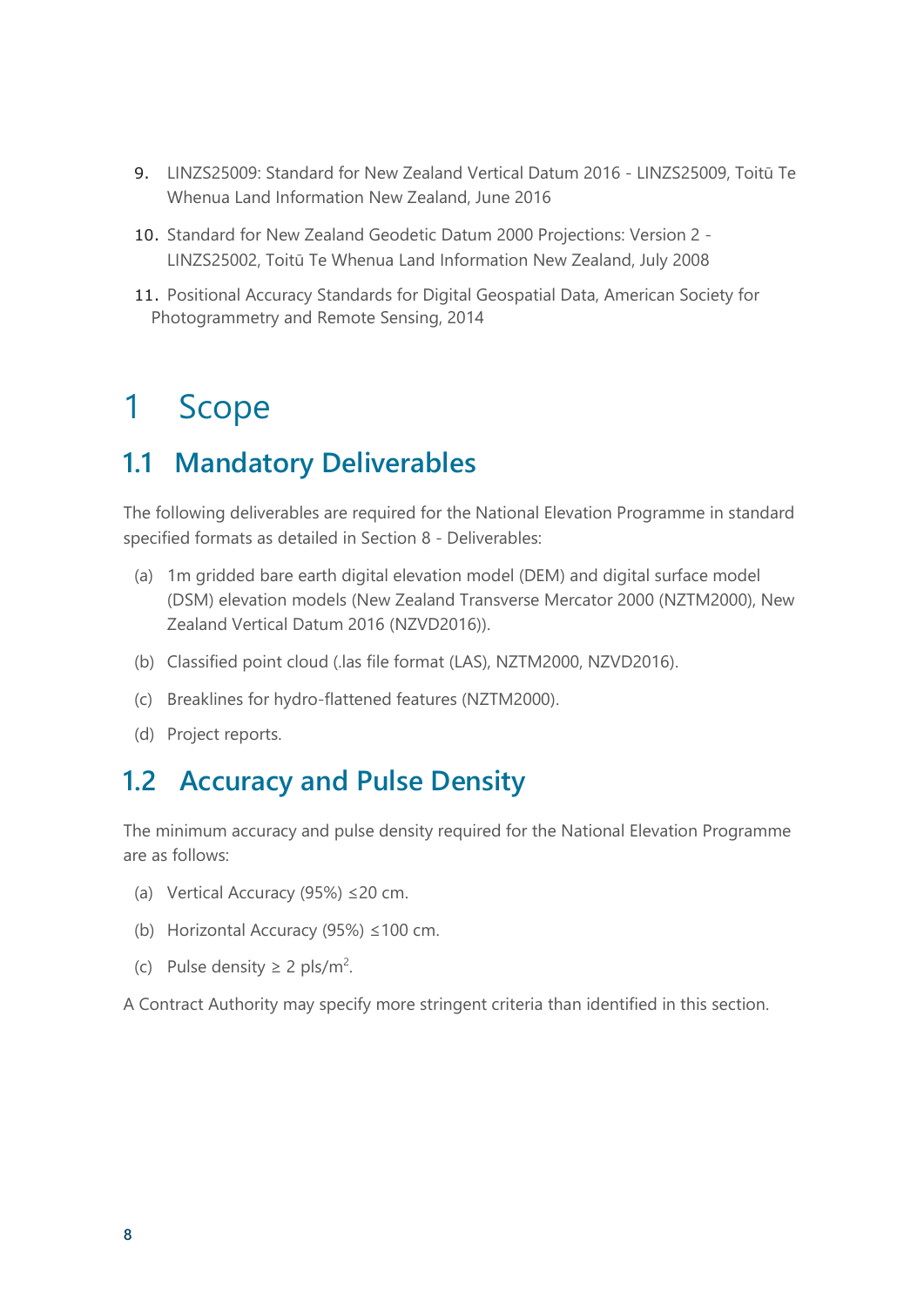#### *Accuracy*

*Accuracy, as used in this document, refers to local accuracy and is the uncertainty of the bare-earth point cloud and DEM relative to 4th order or better control. See the Standard for Geospatial Accuracy Framework (Reference 4) for accuracy related definitions.*

#### *95% confidence interval*

The *95% confidence interval is used for stating positional accuracy requirements in this document and means that 95% of the population distribution is contained in the confidence interval. LiDAR specifications and procurement requirements often refer to one-sigma (σ) positional accuracy meaning that 68.27% of the population distribution is contained in the confidence interval. The 95% confidence requirements stated in this document are 1.96 times the one sigma requirement; that is +/-20cm (95%) is equal to +/-10cm (σ or root mean square error (RMSE)).*

## <span id="page-8-0"></span>2 Intended Use of Standard

This specification is applicable to LiDAR data and deliverables to be used by the National Elevation Programme. It is a requirement for data collection supported with financial or in-kind contributions for the National Elevation Programme.

The National Elevation Programme is a New Zealand partnership programme managed by LINZ which seeks to maximise the amount of LiDAR data available for re-use. LiDAR may be commissioned by LINZ or other Contract Authorities including other central government agencies, local councils, and private sector businesses.

This specification applies to traditional linear mode airborne LiDAR data capture and may not be fully applicable to other technologies.

# <span id="page-8-1"></span>3 Copyright and Creative Commons

The Contract Authority requires unrestricted copyright to all delivered data and reports, allowing it to release data for widespread re-use with a Creative Commons license (CC BY) with attribution to the Contract Authority in line with the New Zealand Government Open Access Licensing framework (NZGOAL). This specification places no restrictions on the rights of the data provider to resell data or derivative products.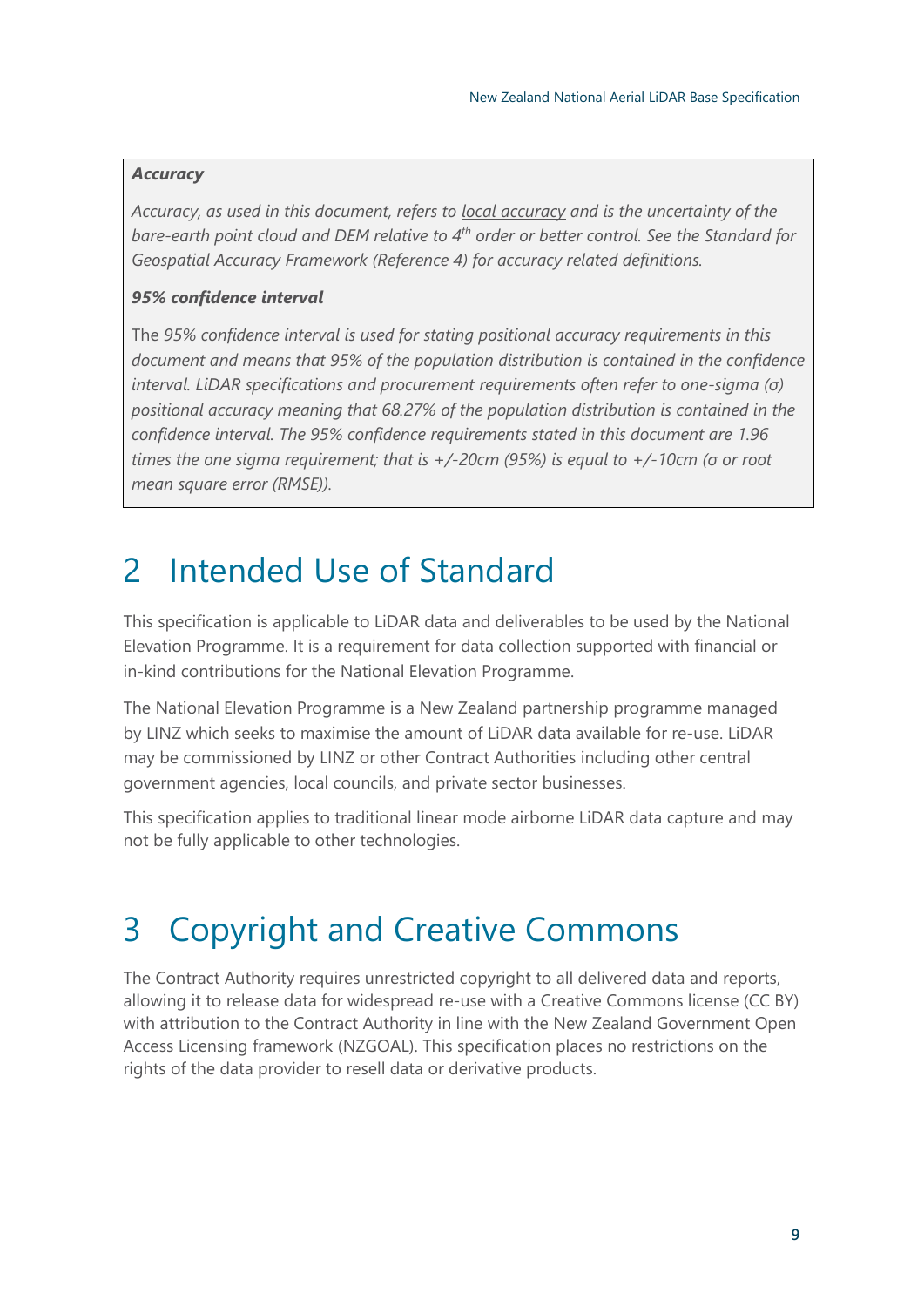# <span id="page-9-0"></span>4 Exceptions to Requirements

Any exceptions to these requirements are understood to be by the Contract Authority with agreement of those contributing funding or in-kind support to the applicable dataset. This includes LINZ if it is hosting the data.

Vendors and Contract Authorities are encouraged to contact LINZ to discuss any proposed exceptions to this specification. This includes technical alternatives that may enhance the value of the proposed services. In the event of conflict, the relevant procurement contract takes precedence over this specification.

This specification sets the minimum requirements for the National Elevation Programme. Additional deliverables and more stringent criteria may be added by the Contract Authority in procurement documents.

## <span id="page-9-1"></span>5 Collection

### <span id="page-9-2"></span>**5.1 Collection Area**

The project extent specified by the Contract Authority must be adequately buffered to avoid edge effects and safeguard against missing data.

### <span id="page-9-3"></span>**5.2 Quality Level**

The minimum acceptable point cloud quality level is per Table 1. Individual procurements may require better accuracy and greater pulse density, and the required accuracy and point density will be specified by the Contract Authority. The Contract Authority may also specify additional requirements such as scan angles and swath overlap depending on end user applications.

#### **Table 1 – Minimum Point Cloud Quality Level**

| Non-vegetated Vertical Accuracy (95%)  | $\leq$ 20 cm               |
|----------------------------------------|----------------------------|
| Horizontal Accuracy (95%)              | $\leq 100$ cm              |
| Aggregate Nominal Pulse Density (ANPD) | $\geq$ 2pls/m <sup>2</sup> |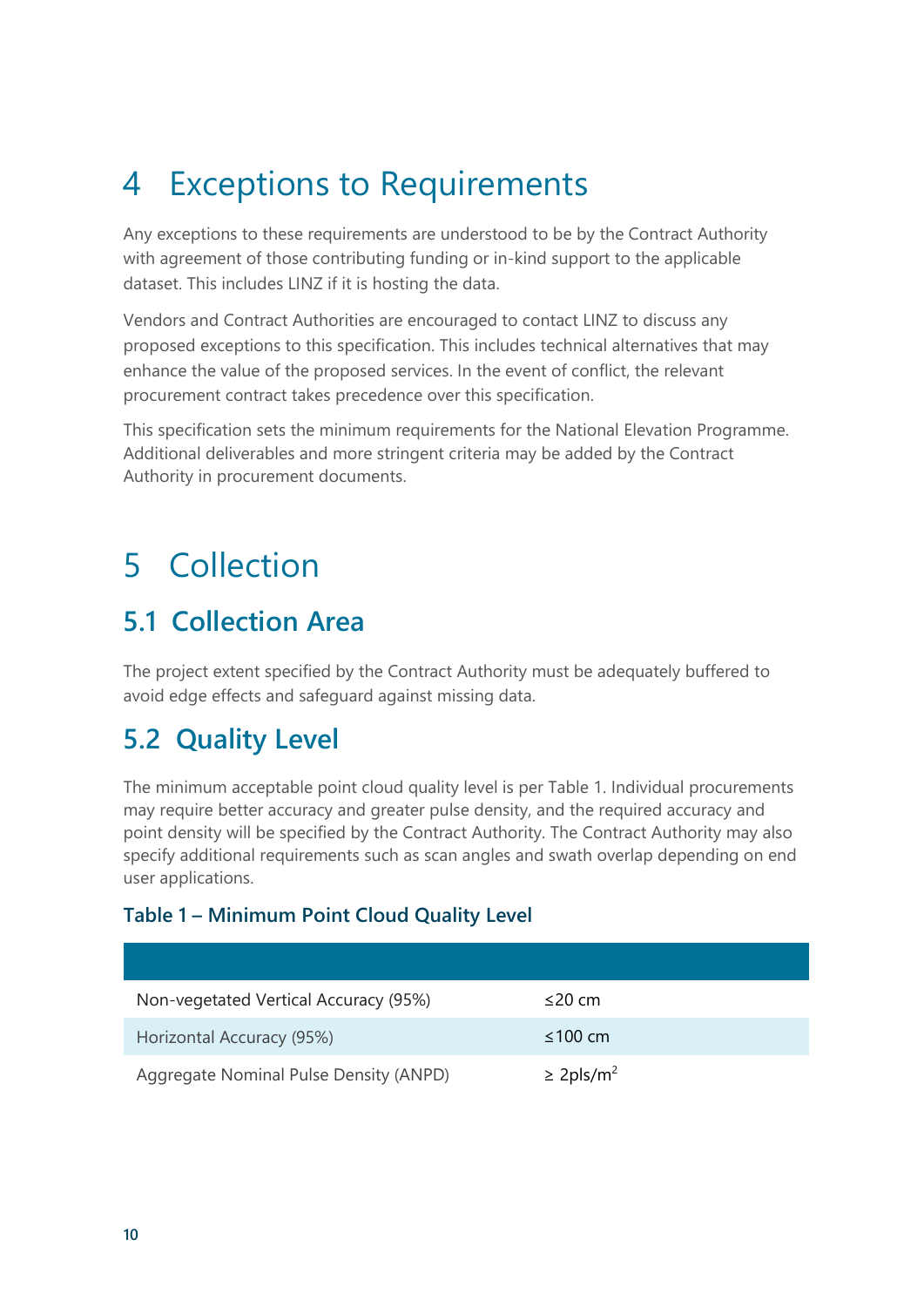#### *Pulse*

*A pulse of laser light emitted from the LiDAR instrument.* 

#### *Point/return*

*A discrete point measured from the returning pulse to the LiDAR instrument. In vegetated areas there are often multiple points/returns per pulse.*

#### *Aggregate nominal pulse density (ANPD)*

*The total density of pulses (not points) recorded by the LiDAR instrument per specified unit area resulting from the aggregate of all collections such as overlap or multiple passes.*

## <span id="page-10-0"></span>**5.3 Multiple Discrete Returns**

Collecting and delivering discrete returns (points) from the ground and surface features such as shrubs, buildings, and trees is required. The LiDAR system must be capable of recording at least three returns per pulse.

## <span id="page-10-1"></span>**5.4 Intensity Values**

Intensity or reflectance values are required for each discrete return.

### <span id="page-10-2"></span>**5.5 Data Voids**

Data voids are gaps in the point cloud first return coverage, caused by problems including instrumentation failure, processing anomalies, surface non-reflectance and improper survey planning.

Data voids greater than or equal to 16/ANPD measured using first returns only are not acceptable (example: if ANPD is 2pls/m<sup>2</sup>, then the maximum allowable data void is 8 m<sup>2</sup>), except in the following circumstances:

- (a) Where the data void is caused by water bodies.
- (b) Where the data void is caused by areas of low near infrared (NIR) reflectivity, such as asphalt or composition roofing.
- (c) Where the line of sight from the sensor to the ground is in the shadow of buildings, structures, vegetation, and terrain features (as expected after accounting for the Contract Authority's requirements and the survey planning that formed the basis for flying altitudes, scan angles, overlap and other factors).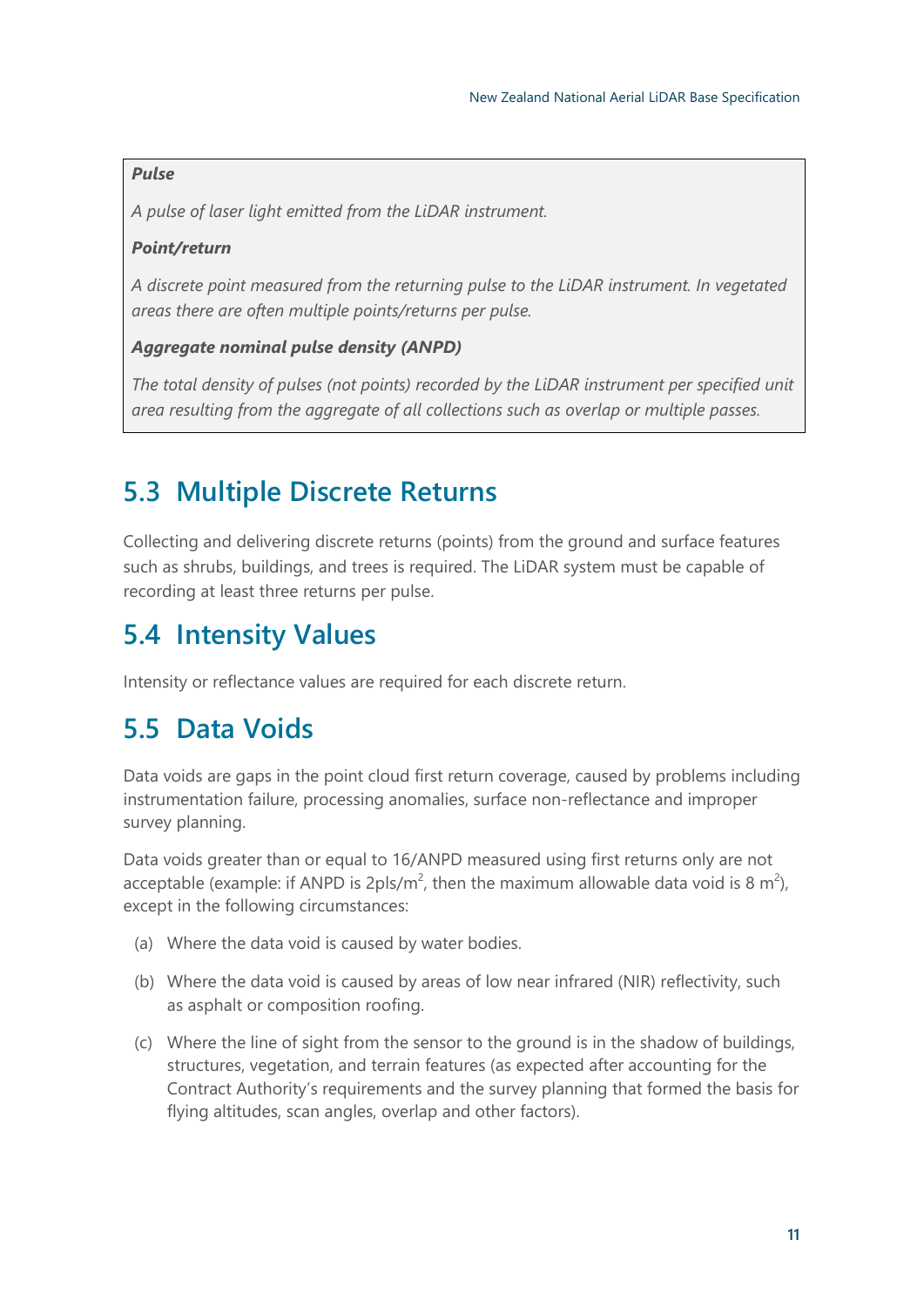The Contract Authority may allow lower passing thresholds for this requirement in areas where larger data voids are deemed acceptable and do not compromise the quality of the dataset.

## <span id="page-11-0"></span>**5.6 Collection Conditions**

LiDAR data must be collected when the following conditions are met:

- (a) Atmospheric conditions must be free of cloud, fog, heavy smoke and haze between the aircraft and ground during all collection operations.
- (b) Ground conditions must be free of snow (except for permanent snowfield/glaciers).
- (c) Ground conditions must be free of extensive flooding or any other type of inundation. Floodplain/wetland data must be captured during times of base flow.
- (d) Surveys of the Coastal Marine Area must be flown within three hours either side of low tide to minimise the effect of standing water or wave action unless other bounds are provided by the Contract Authority.

The Contract Authority may waive these requirements on a case-by-case basis.

# <span id="page-11-1"></span>6 Data Processing and Handling

### <span id="page-11-2"></span>**6.1 The ASPRS LAS File Format**

Processing will be carried out with the understanding that all point deliverables are required to be fully compliant with one of the following file formats:

- (a) Preferred: LAS Specification Version 1.4, American Society for Photogrammetry and Remote Sensing (ASPRS) (Reference 5) using Point Data Record Format 6, 7, 8, 9 or 10 (referred to as LAS v1.4).
- (b) Acceptable: LAS Specification Versions 1.2 or 1.3 ASPRS (References 6 and 7) if specified by the Contract Authority (referred to as LAS v1.2/3).

Note that LAS v1.2 is more commonly specified, while LAS v1.3 includes additional functionality for waveform data.

### <span id="page-11-3"></span>**6.2 Time Stamp of Navigational Data**

Each Global Navigation Satellite System (GNSS) aircraft positional measurement must be time stamped using Adjusted Global Positioning System (GPS) Time, at a precision sufficient to allow unique timestamps for each LiDAR pulse.

Adjusted GPS time is the satellite GPS time minus  $1x10<sup>9</sup>$ .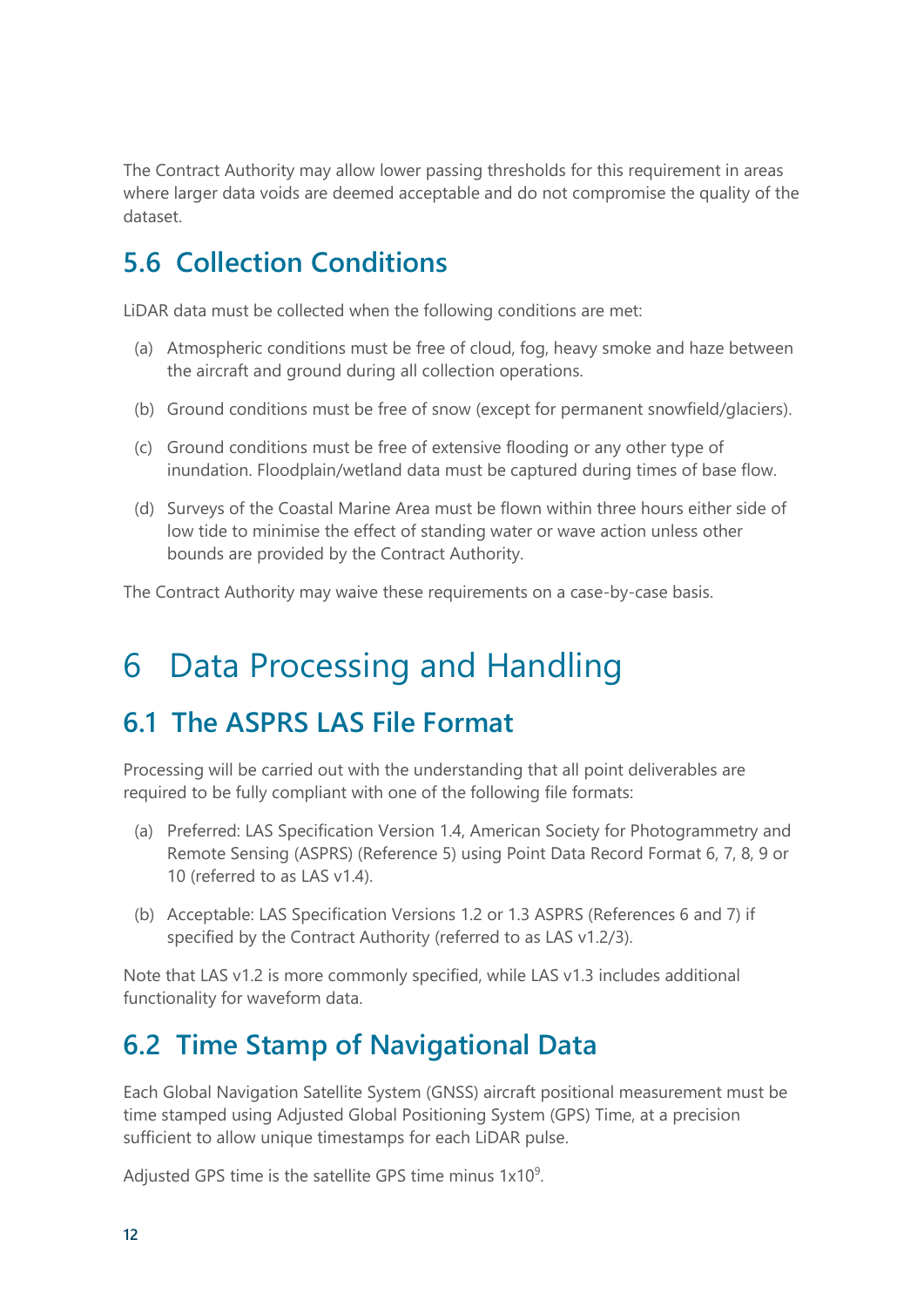## <span id="page-12-0"></span>**6.3 Datums and Coordinate Reference System**

The required datum for latitude, longitude, and ellipsoid heights is the New Zealand Geodetic Datum 2000 (NZGD2000) (Reference 8).

The required vertical datum for normal-orthometric heights is NZVD2016 (Reference 9). If a local vertical datum is requested by the Contract Authority, then the relevant deliverables in this specification shall be supplied in both the local datum and NZVD2016.

Projected data products are to be delivered in NZTM2000 projection (Reference 10) with NZVD2016 normal-orthometric heights.

## <span id="page-12-1"></span>**6.4 Positional Accuracy Validation**

The Vendor is expected to apply best practice in assessing the project accuracy and achieving compliance with this specification.

Before classifying and developing derivative products from the point cloud, the relative vertical, local vertical and horizontal accuracies of the point cloud must be verified.

The Vendor must deliver a detailed report of the validation processes used.

### <span id="page-12-2"></span>6.4.1 Relative Vertical Accuracy

The relative vertical accuracy refers to the internal geometric quality of a LiDAR dataset, without regard to surveyed ground control. The minimum acceptable relative vertical accuracy needed to support the national minimum point cloud requirements (in Table 1 above) is included in Table 2.

Individual procurement contracts may require greater local vertical accuracy. In these cases, the Vendor is expected to ensure the relative vertical accuracy is sufficient.

#### **Table 2 – Swath relative vertical accuracy requirements**

|                                                                                                   | <b>Variation</b> |
|---------------------------------------------------------------------------------------------------|------------------|
| Smooth surface repeatability (intraswath, maximum)                                                | ≤6 cm            |
| Swath overlap consistency (interswath, root mean square<br>difference in the z direction (RMSDz)) | $\leq$ 8 cm      |
| Swath overlap consistency (interswath, maximum)                                                   | $\leq$ 16 cm     |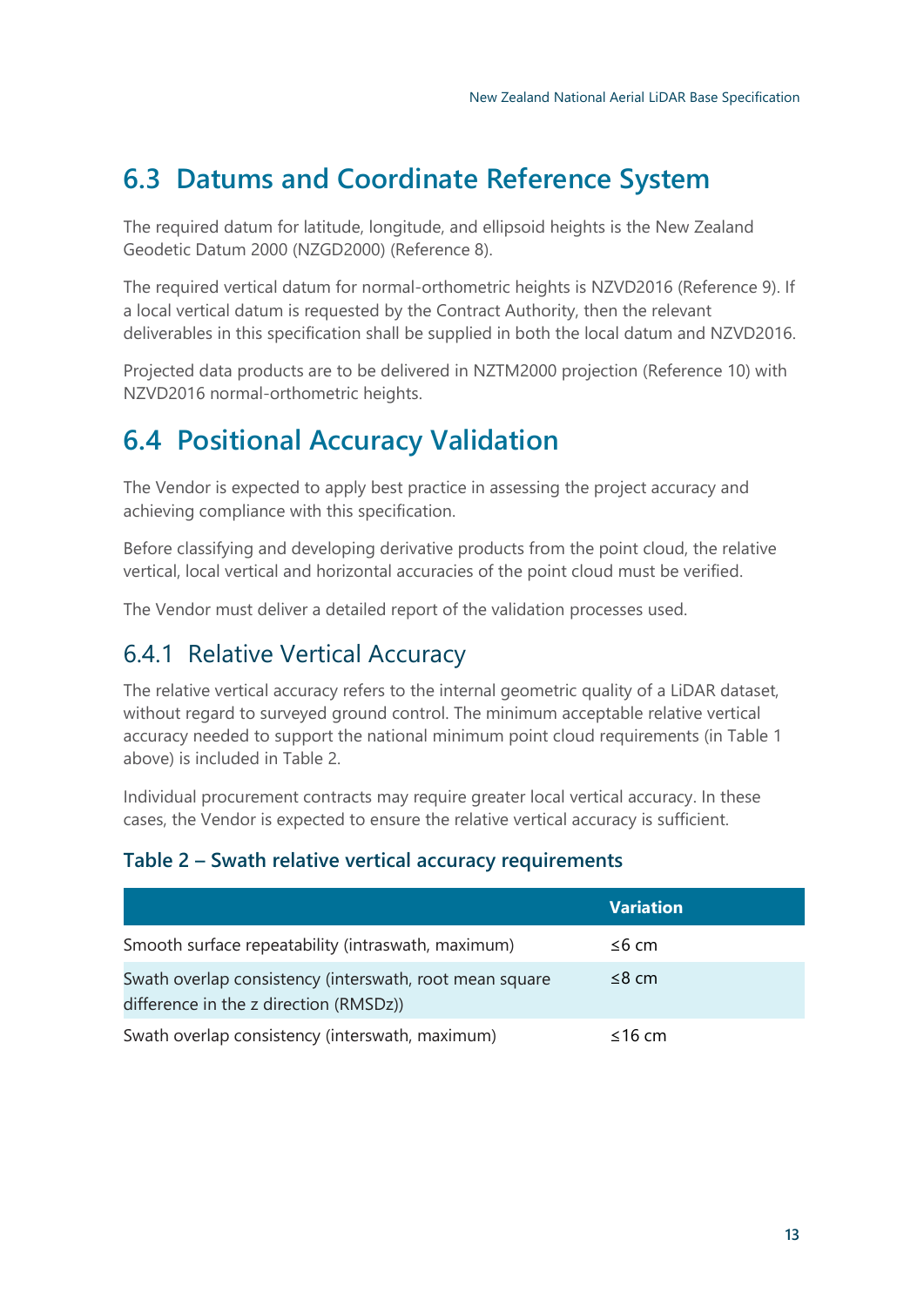#### *Smooth surface repeatability*

*A measure of variations documented on a surface that would be expected to be flat and without variation.* 

#### *Overlap consistency*

*A measure of geometric alignment of two overlapping swaths. The principles used with swaths can be applied to overlapping flights and projects. Overlap consistency is the fundamental measure of the quality of the calibration or boresight adjustment of the data from each flight. This is of particular importance as the match between the swaths of a single flight is a strong indicator of the overall geometric quality of the data and establishes the quality and accuracy limits of all downstream data and products.*

### <span id="page-13-0"></span>6.4.2 Check Sites

A check site is a surveyed array of points used to estimate the positional accuracy of a LiDAR dataset against an independent source of greater accuracy. Control points used in the calibration process for data acquisition must not be used as check sites.

Check sites must be an independent set of points used for the sole purpose of assessing the vertical and horizontal accuracy of the project. Check sites may not be used for the calibration of data without approval from LINZ and the Contract Authority.

Check sites must be:

- (a) uniformly distributed across the project area; and
- (b) surveyed to better than +/-5cm (95%) vertical and horizontal local accuracy relative to 4th Order or better control.

Where feasible, approximately half of the check sites should include features that can be used for horizontal accuracy assessment.

Table 3 provides the required number of check sites for vertical accuracy assessment as a function of the areal extent of the project, based on the recommendation in the ASPRS *Positional Accuracy Standards for Digital Geospatial Data* (Reference 11).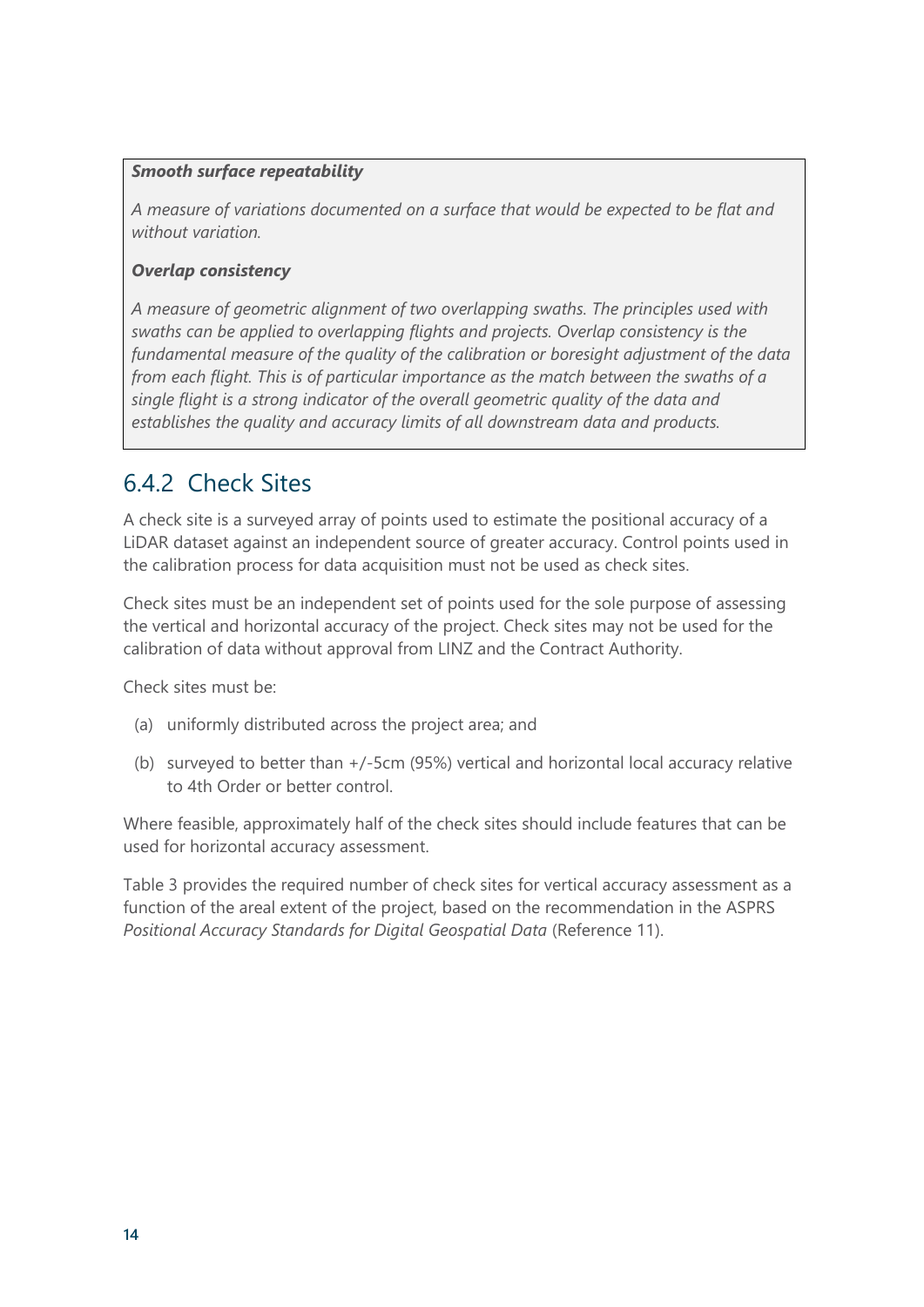| <b>Project area</b>         | Number of static 3D check sites in non-vegetated vertical<br>accuracy (NVA) assessment |
|-----------------------------|----------------------------------------------------------------------------------------|
| $< 100$ km <sup>2</sup>     | As agreed by Contract Authority and Vendor                                             |
| 100 to 750 km <sup>2</sup>  | 4 + 1 per additional 40 km <sup>2</sup> over 100 km <sup>2</sup>                       |
| 750 to 2500 km <sup>2</sup> | 20+5 per additional 250 km <sup>2</sup> over 750 km <sup>2</sup>                       |
| $> 2500$ km <sup>2</sup>    | 55+3 per additional 500 km <sup>2</sup> over 2500 km <sup>2</sup>                      |

#### **Table 3 – Required number of check sites based on area**

The Vendor is expected to apply best practice selecting and surveying check sites.

The Vendor must agree check site details including locations, array sizes and surface type with the Contract Authority.

### <span id="page-14-0"></span>6.4.3 Local Accuracy

The vendor is expected to apply best practice in assessing the project accuracy. Two local accuracy (Reference 4) values must be assessed and reported:

- (a) Non-vegetated Vertical Accuracy (NVA); and
- (b) Horizontal Accuracy (HA) for the point cloud.

The minimum NVA and HA for the point cloud is the Vertical and Horizontal Accuracies in Table 1 unless a higher level of accuracy is specified by the Contract Authority.

The NVA for the point cloud is assessed by comparing NZVD2016 elevations for check sites surveyed in clear, open, non-vegetated areas (which produce only single LiDAR returns) to the corresponding single return LiDAR point cloud.

The method for assessing HA must be documented in the project reporting.

If the unclassified point cloud does not comply with the required NVA or HA at any check site, it must be investigated, reported, and discussed with the Contract Authority before further classification and processing is carried out.

Options to consider include a re-survey of the check site if it is suspect, verification of the control points used for the check site and LiDAR survey, or a repeat LIDAR survey for the local area if this is determined to be the cause of significant non-compliance.

### <span id="page-14-1"></span>**6.5 Use of the LAS Withheld Flag**

Outliers, noise points, geometrically unreliable points near the extreme edge of the swath, and other points the Vendor deems unusable must be identified using the Withheld flag, as defined in the LAS Specification.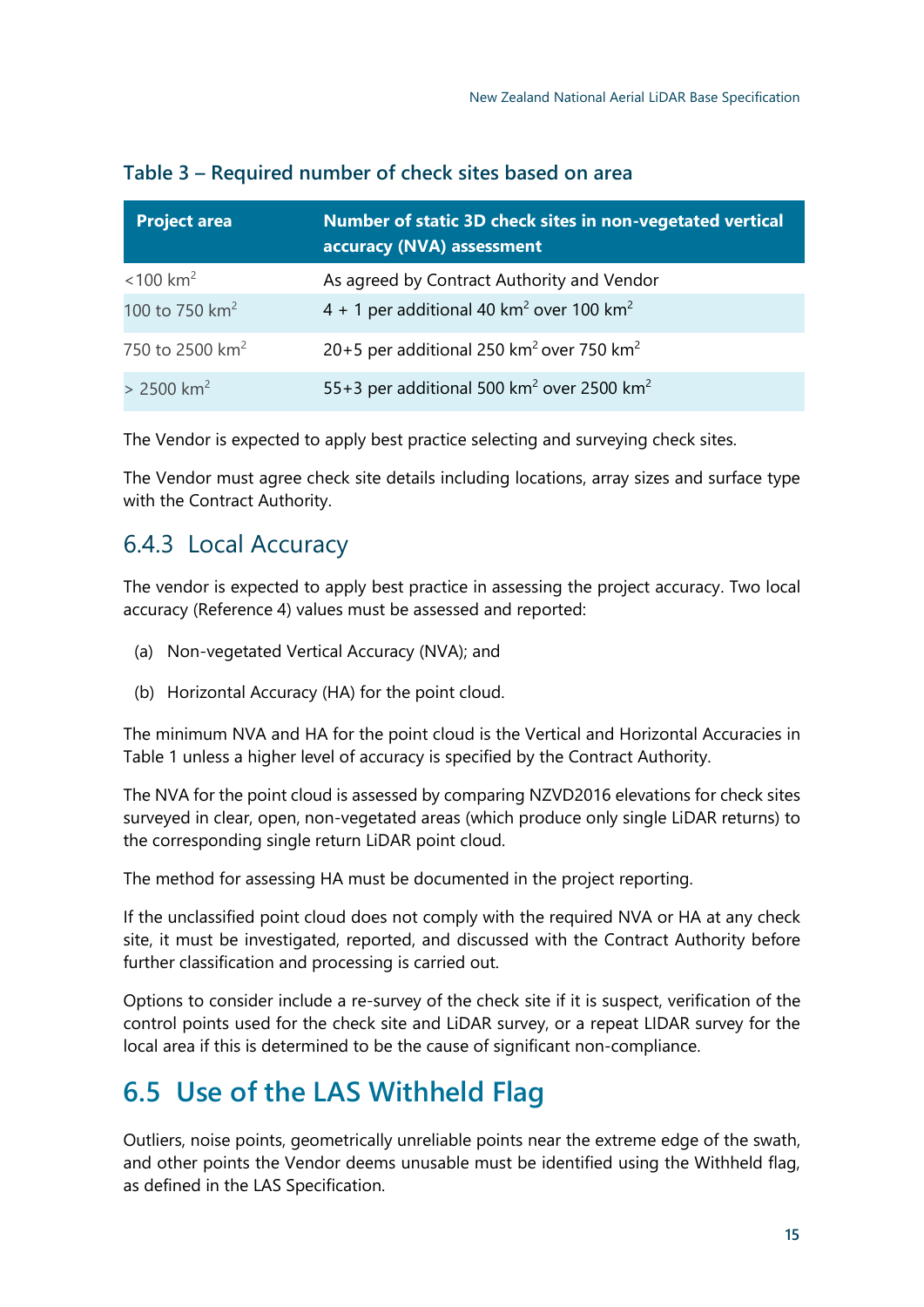All data collected, excluding obvious noise, must be delivered in the classified point cloud. The use of the Withheld flag ensures that the Contract Authority receives all data collected (rather than the Vendor simply deleting the points they consider "unusable"), while allowing the Vendor to apply their best judgement in what to use for further classification. Withheld points are to be included in the classified point cloud delivery. Any deletion of data prior to delivery requires Contract Authority approval.

## <span id="page-15-0"></span>**6.6 Use of the LAS v1.4 Overlap Flag**

If overlap/overage points are explicitly identified using the LAS v1.4 format, this must be done using the Overlap flag, not a classification number. Points flagged as overlap must still be delivered in the classified point cloud, and they must still be classified per the project classification requirements. This ensures classification of all points not withheld, including those treated as overlap or overage.

Identifying overage points is not required unless requested by the Contract Authority. However, if overage points are explicitly identified using LAS v1.4, they must be identified using the overlap flag.

In LAS v1.2/3, classification code '12' is used for overage.

Note the term 'overlap' is incorrectly used in LAS v1.4 to describe the flag intended to identify overage points.

#### *Overlap*

*Any part of a swath that also is covered by any part of any other swath.*

#### *Overage*

*A subset of overlap, meaning those parts of a swath that are not necessary to form a complete single, non-overlapped, gap-free coverage with respect to the adjacent swaths. In collections designed using multiple coverage, overage are the parts of the swath that are not necessary to form a complete non-overlapped coverage at the planned depth of coverage.*

### <span id="page-15-1"></span>**6.7 Point Classification**

The minimum classification scheme required for LiDAR point clouds is listed in Table 4. Additional classes may be required for specific projects.

A point classification scheme must meet the following requirements:

- (a) All points not identified as Withheld must be processed for classification.
- (b) No points in the classified LAS point cloud deliverable can remain assigned to Class 0 (created but not processed for classification).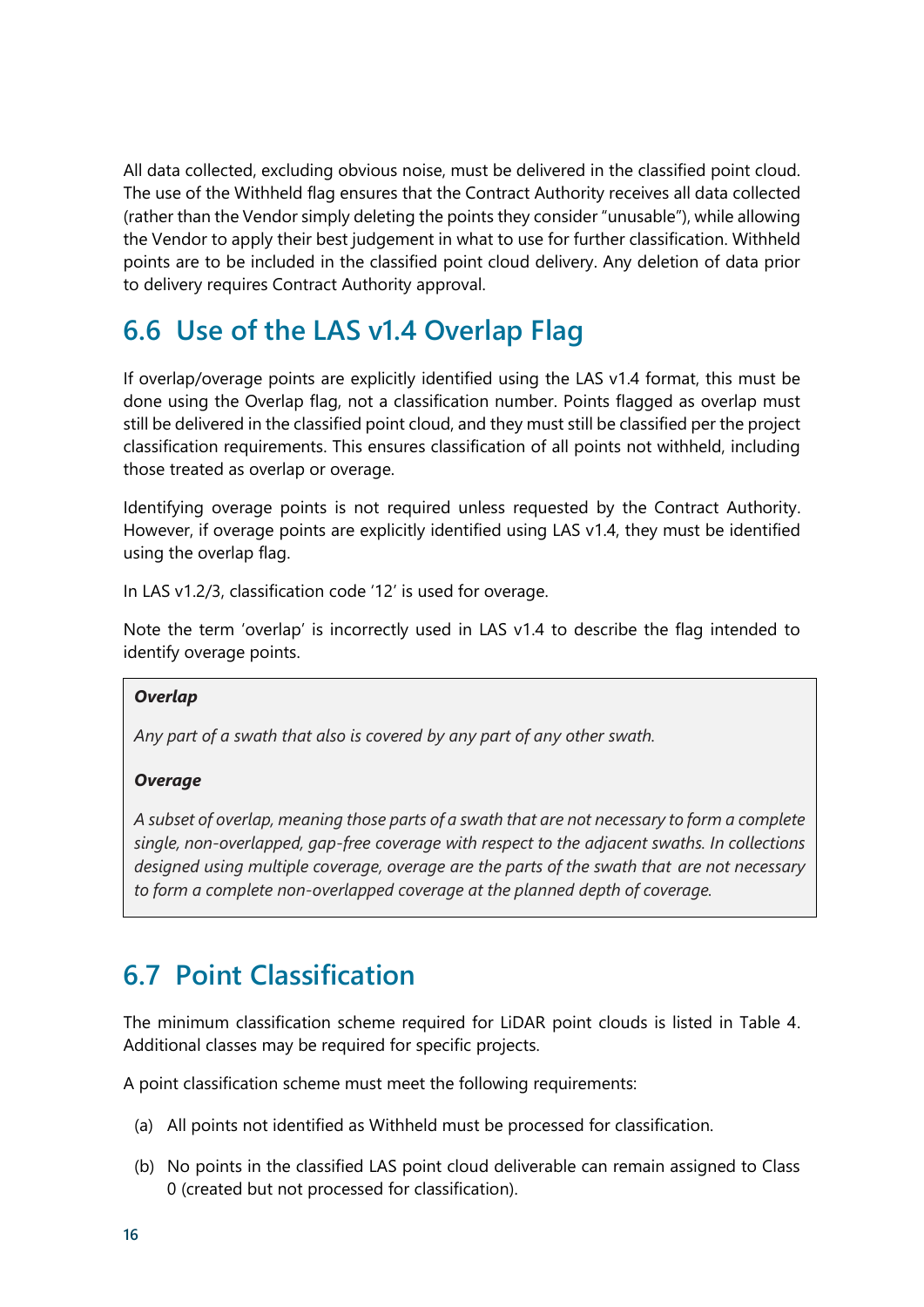(c) Overage points must only be identified using the Overlap Flag, as defined in the LAS  $v1.4$ 

| <b>Code</b>    | <b>Description</b>                            |
|----------------|-----------------------------------------------|
| 1              | Processed, but unclassified                   |
| $\overline{2}$ | Ground                                        |
| 7              | Low noise (LAS $v1.4$ )/Noise (LAS $v1.2/3$ ) |
| 9              | Water                                         |
| 12             | Overage (LAS v1.2/3 only)                     |
| 18             | High noise (LAS v1.4 only)                    |

#### **Table 4 – Minimum LAS point cloud classification scheme**

### <span id="page-16-0"></span>**6.8 Classification Accuracy**

It is expected that automated classification will be used with further manual ground surface improvement to incorporate hydro-flattening and clean up poor automated classification results. Classification of returns shall be as complete as is feasible and without avoidable return misclassification.

Following classification processing:

- (a) no non-withheld points can remain in Class '0'; and
- (b) within any 1km x 1km area, no more than two percent of non-withheld ground points can have demonstrable errors in the classification value (Classification Level 2 Reference 3).

In most circumstances, detailed visual inspections of individual classified scan line profiles and use of high-quality reference imagery will be sufficient to independently demonstrate if classification standards have been achieved for the specified classes.

The Vendor must report on how classification accuracy is checked and assured.

The Contract Authority may relax these requirements to accommodate collections in areas where classification is particularly difficult.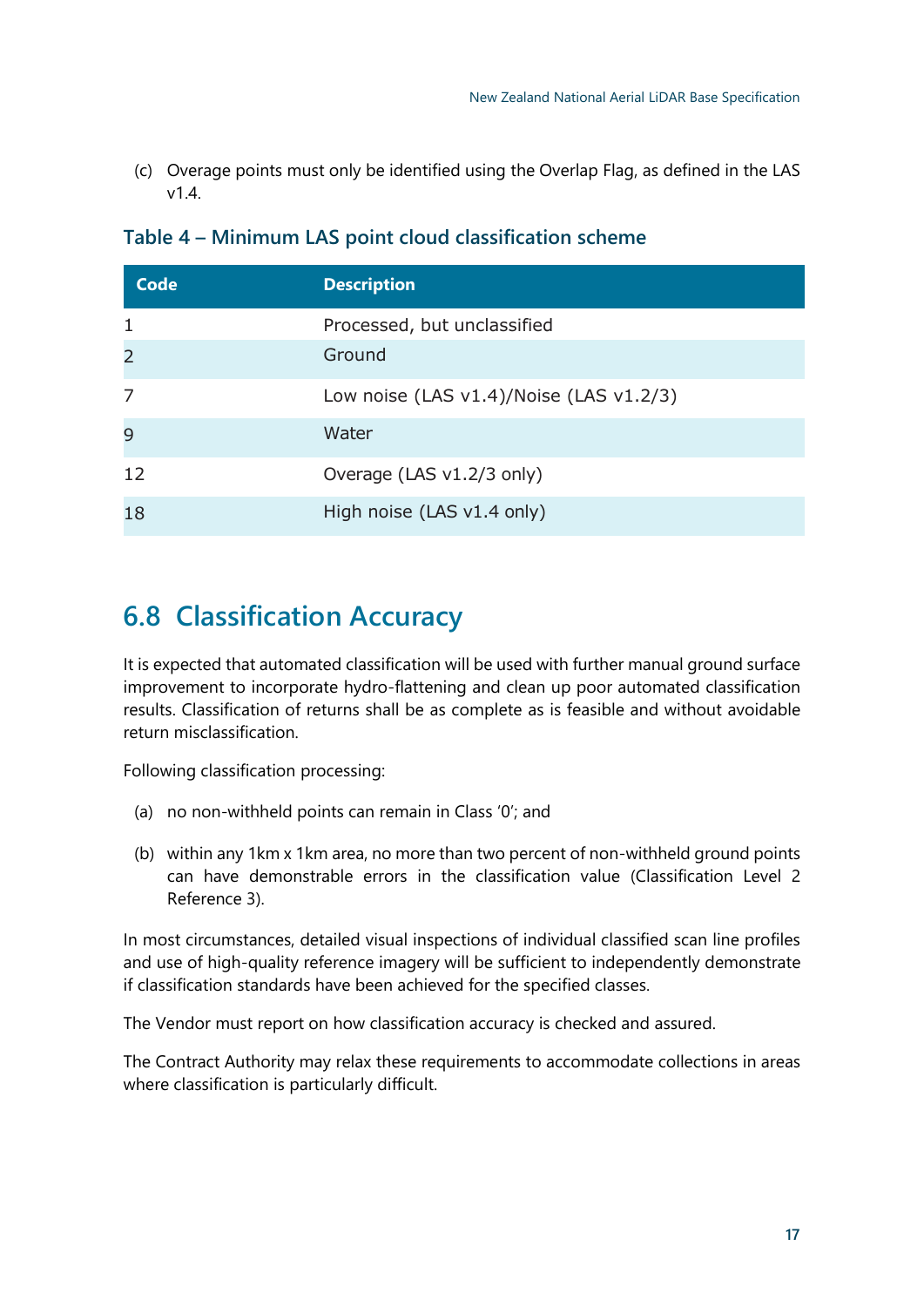## <span id="page-17-0"></span>**6.9 Classification Consistency**

Point classification must be consistent across the entire project. Noticeable variations in the character, texture, or quality of the classification between tiles, swaths, flights, or other unnatural divisions are grounds for rejection of the entire deliverable.

# <span id="page-17-1"></span>7 Hydro-Flattening

#### *Hydro-flattening*

*The process of creating a LiDAR-derived DEM in which water surfaces appear as they would in traditional topographic DEMs created from photogrammetric digital terrain models (DTMs).* 

*The use of breaklines is the predominant method used for hydro-flattening. The National Elevation Programme does not require that breaklines be used for flattening but does require the delivery of breaklines for all flattened water bodies and any other breaklines developed for each project.*

Hydro-flattening will be performed in the local vertical datum specified by the Contract Authority. If no datum is identified, hydro-flattening must be performed in NZVD2016.

Converting data between local vertical datums and NZVD2016 is not simply achieved by applying a fixed offset value. As a result, 'tilting' of hydro-flattened features may be present in data represented in a vertical datum that has not been used for the hydro-flattening. This is acceptable.

Vendors are expected to use professional judgement in how to best display the hydroflattened features in other datums. The aim is to provide good cartographic appearance and not introduce errors that are propagated into derivative products such as contours.

Specific requirements that must be met for hydro-flattening are (including the minimum features for which breaklines must be collected and delivered):

- (a) Permanent islands 5,000 m2 or larger must be delineated.
- (b) Inland ponds and lakes water bodies of 10,000 m2 (1 hectare) or greater surface area at the time of collection must be flattened.
	- (i) Flattened water bodies must present a flat and level water surface (a single elevation for every bank vertex defining the water body's perimeter, in the vertical datum used for hydro-flattening).
	- (ii) The entire water-surface edge must be at or below the immediately surrounding terrain (bottom of bank level or just above water strike).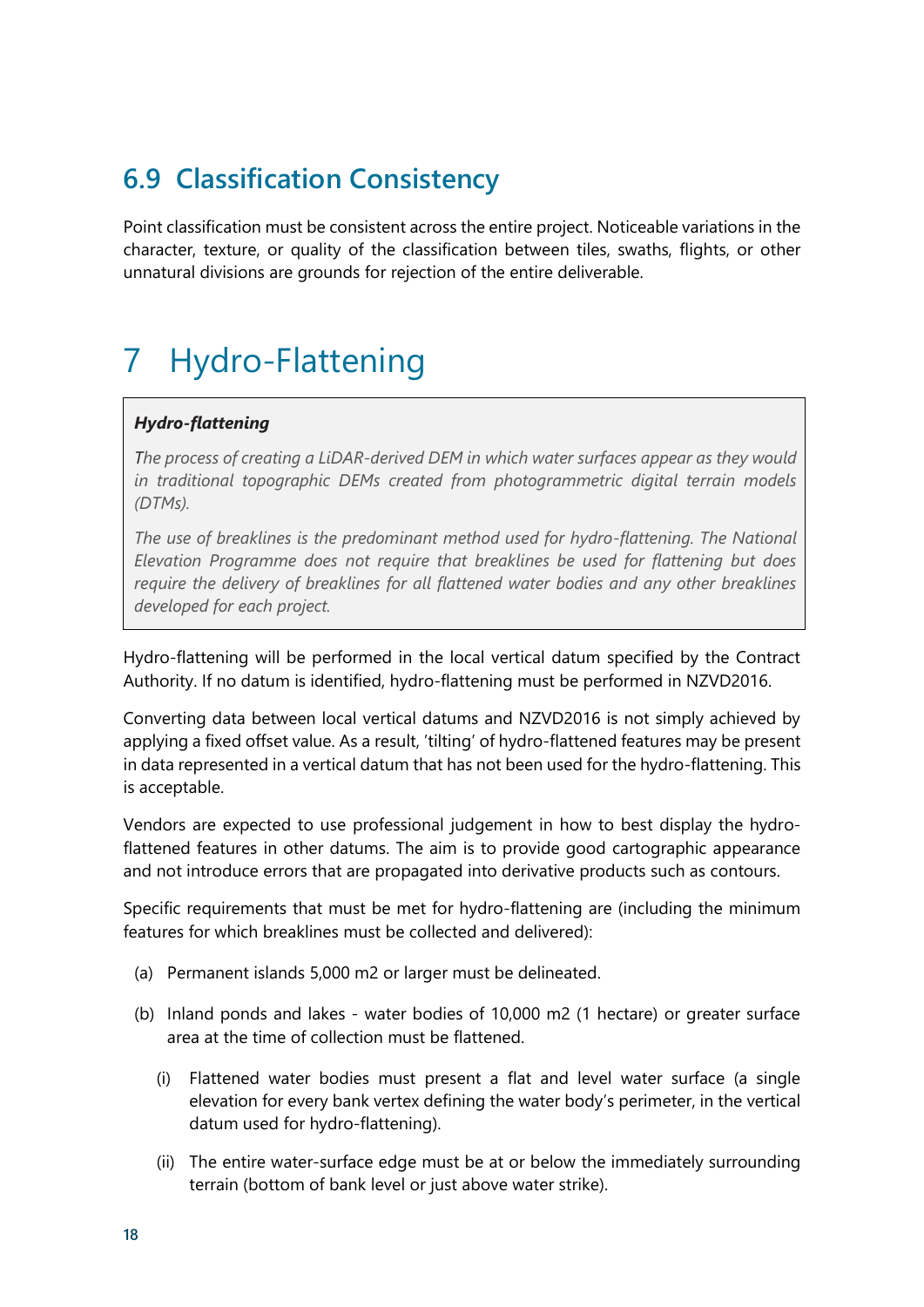- (iii) Long impoundments such as reservoirs, inlets, and fjords, whose water-surface elevations decrease with downstream travel must be treated as streams or rivers.
- (c) Inland streams and rivers of ≥30m nominal width (width of water flow in a single channel at time of capture) must be flattened. In most cases braided rivers will not be flattened and shingle beds treated as ground:
	- (i) Streams or rivers whose width varies above and below 30 m must not be broken into multiple segments; data producers will use their professional cartographic judgment to determine when a stream or river has attained a nominal 30m width.
	- (ii) Flattened streams and rivers must present a flat and level water surface bank-tobank (perpendicular to the apparent flow centerline).
	- (iii) Flattened streams and rivers must present a gradient downhill water surface, following the immediately surrounding terrain.
	- (iv) In cases of sharp turns of rapidly moving water, where the natural water surface is notably not level bank-to-bank, the water surface must be represented as it exists while maintaining an aesthetic cartographic appearance.
	- (v) The entire water-surface edge must be at or below the immediately surrounding terrain.
	- (vi) Stream channels must break at culvert locations leaving the roadway over the culvert intact.
	- (vii) Streams must be continuous at bridge locations.
	- (viii)When the identification of a structure as a bridge or culvert cannot be made definitively, the feature must be regarded as a culvert.
- (d) Non-tidal boundary waters:
	- (i) Boundary waters, regardless of size, must be represented only as an edge or edges within the project; collection does not include the opposite shore.
	- (ii) The entire water-surface edge must be at or below the immediately surrounding terrain.
	- (iii) The water-surface elevation must be consistent throughout the project.
	- (iv) The water surface must be flat and level, as appropriate for the type of water body (level for lakes, a gradient for streams and rivers).
	- (v) Any unusual changes in the water-surface elevation during the course of the collection (such as changes in upstream dam discharge) must be documented in the project metadata.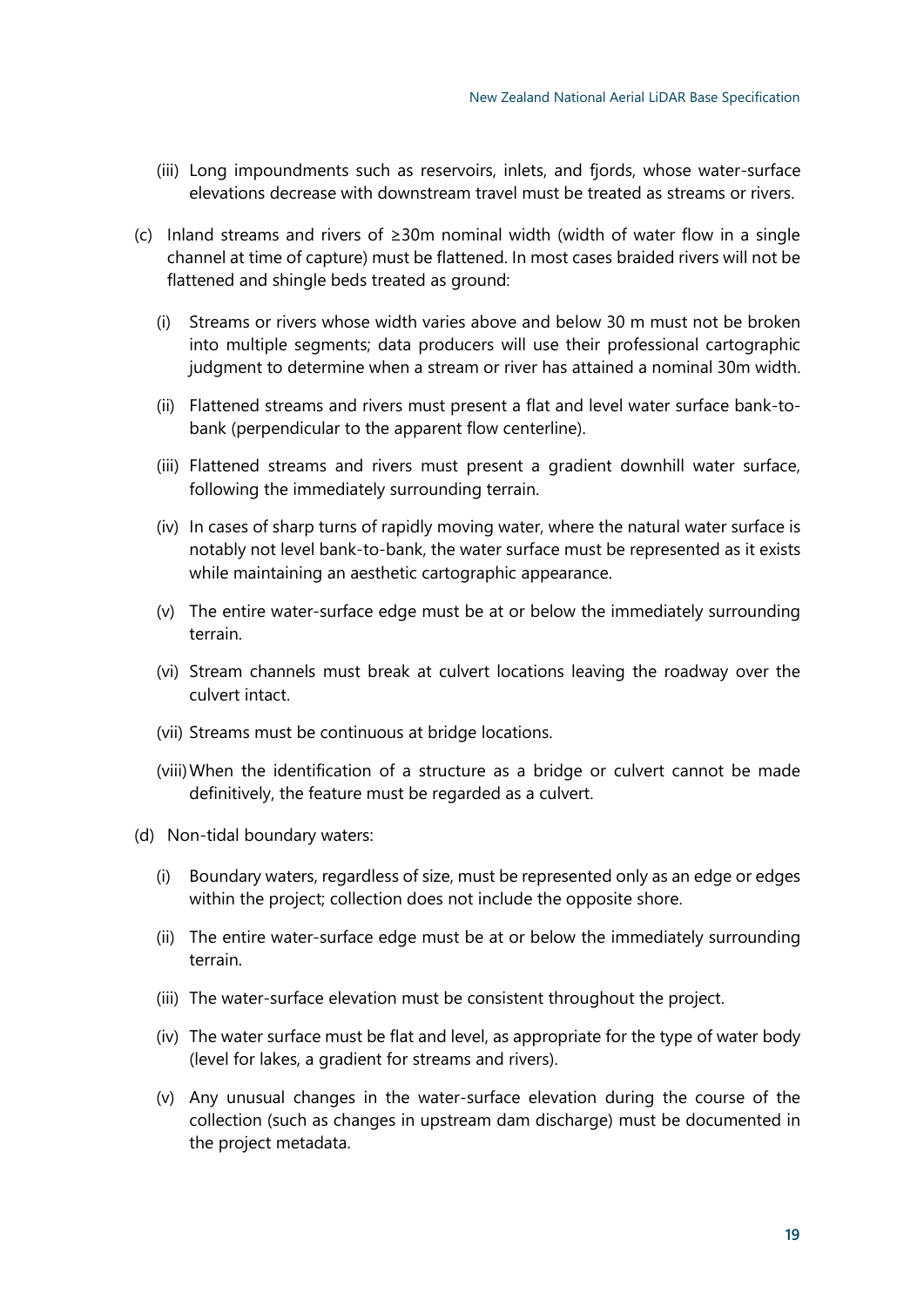- (vi) In the event of an unusual change in water-surface elevation, the water body shall be handled as described in 'Tidal Waters' below.
- (e) Tidal waters:

Tidal water bodies are defined as any water body that is affected by tidal or other variations in water level, including oceans, seas, gulfs, bays, inlets, estuaries, creeks, salt marshes, lower reaches of rivers/streams, and large lakes.

Water level variations during data collection or between different data collections can result in lateral and vertical discontinuities along shorelines.

**LiDAR ground points must not be removed for the sake of adjusting a shoreline inland to match another shoreline.** Likewise, adjusting a shoreline outland can create an equally unacceptable area of unmeasured land in the DEM.

In addition to meeting the requirements for inland water bodies listed in (b) Inland ponds and lakes, and (c) Inland streams and rivers above, the treatment of tidal water bodies must also meet the following requirements:

- (i) Within each water body, the water surface must be flat and level for each different water-surface elevation.
- (ii) Vertical discontinuities within a water body resulting from tidal or other variations in water level during the collection are considered normal and must be retained in the final DEM.
- (iii) Horizontal discontinuities along the shoreline of a water body resulting from tidal variations during the collection are considered normal and must be retained in the final DEM.
- (iv) Long tidal water bodies that also exhibit down-gradient flow (such as a sound or fjord) can present unusual challenges. Data Producers must exercise professional judgment in determining the appropriate approach solution to meet the overall goal of hydro-flattening as described in this section.

## <span id="page-19-0"></span>8 Deliverables

### <span id="page-19-1"></span>**8.1 Reporting and metadata**

### <span id="page-19-2"></span>8.1.1 Project Reports

Project report(s) must be provided in pdf format and include the following:

(a) A collection report detailing mission planning and flight logs, including dates of collection.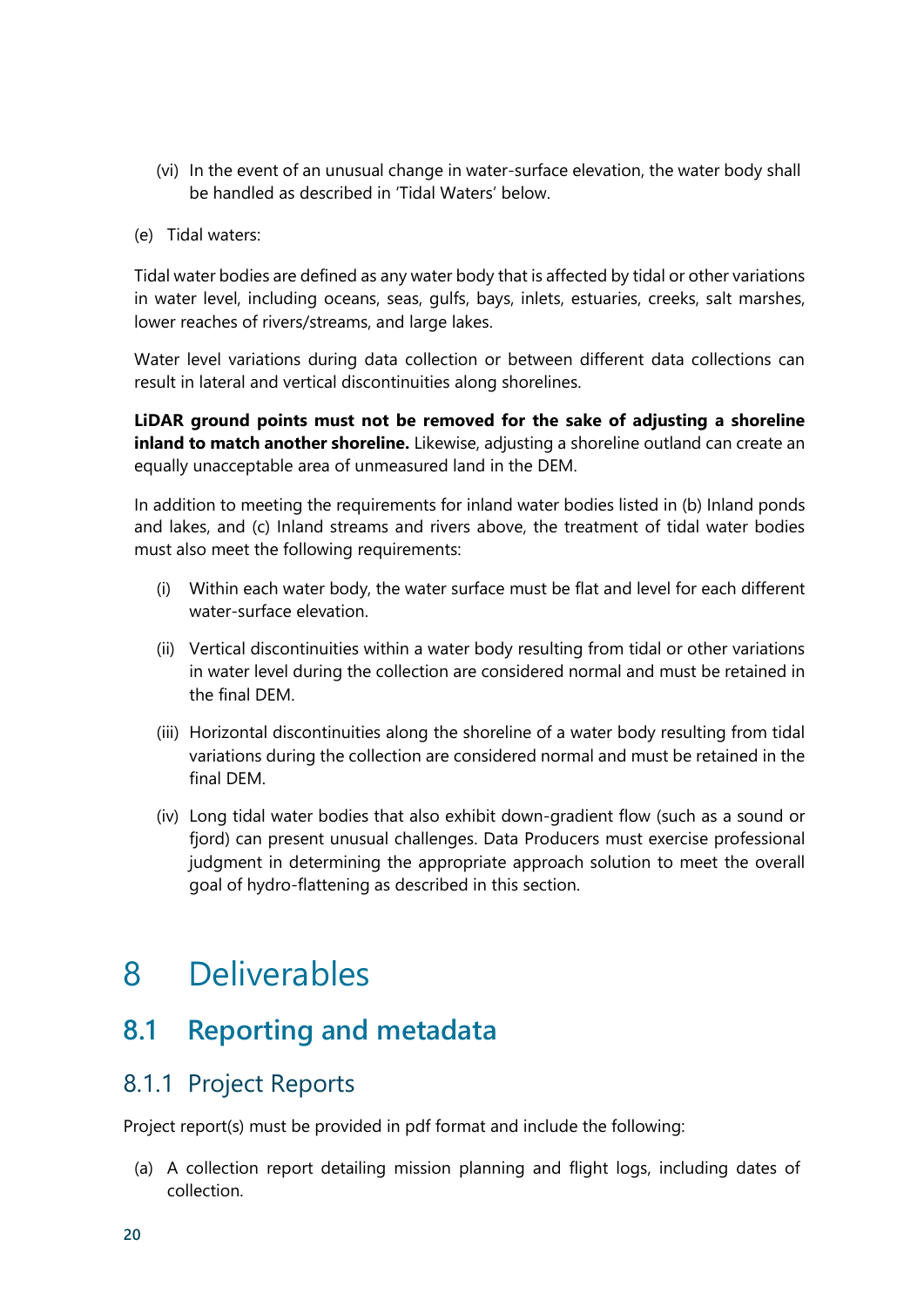- (b) A survey report detailing the collection of all ground control, including the following:
	- (i) Control points used to calibrate and process the LiDAR and derivative data.
	- (ii) Check sites used to validate the LiDAR point data or any derivative product.
- (c) A processing report detailing calibration, classification, and product generation procedures including methodology used for breakline collection, insertion of contiguous breaklines (for example, crest elevation of stopbanks, seawalls, dams), hydro-flattening, DEM creation, and the process for calculating NZTM coordinates.
- (d) A QA/QC report, detailing analysis, accuracy assessment and validation of the following:
	- (i) Point cloud data, including a summary of relative (smooth surface repeatability and overlap consistency) and non-vegetated vertical and horizontal local accuracy.
	- (ii) QA/QC analysis materials for the vertical and horizontal local accuracy assessment, including a table of the product data compared to each check site.
	- (iii) Other optional deliverables as appropriate.

### <span id="page-20-0"></span>8.1.2 Extents

A geo-referenced, digital spatial representation of the detailed extents of each delivered dataset must be provided, that meets the following requirements:

- (a) The extents must be those of the actual LiDAR source or derived product data, exclusive of TIN artefacts or raster void areas.
- (b) A union of tile boundaries or minimum bounding rectangles is not acceptable unless these are identical to the dataset extents.
- (c) For the point clouds, the boundary line segment can be within four metres of the nearest LiDAR point.
- (d) Esri polygon shapefile is required.

### <span id="page-20-1"></span>8.1.3 Flight Lines

Flightline shapefiles as Esri polylines are required. Each flightline must be assigned a unique File Source ID that is equal to the Point Source ID assigned to each point collected during that flightline.

### <span id="page-20-2"></span>**8.2 Classified Point Cloud Tiles**

Delivery of a single classified point cloud is required. Classified point cloud deliverables must include or conform to the following: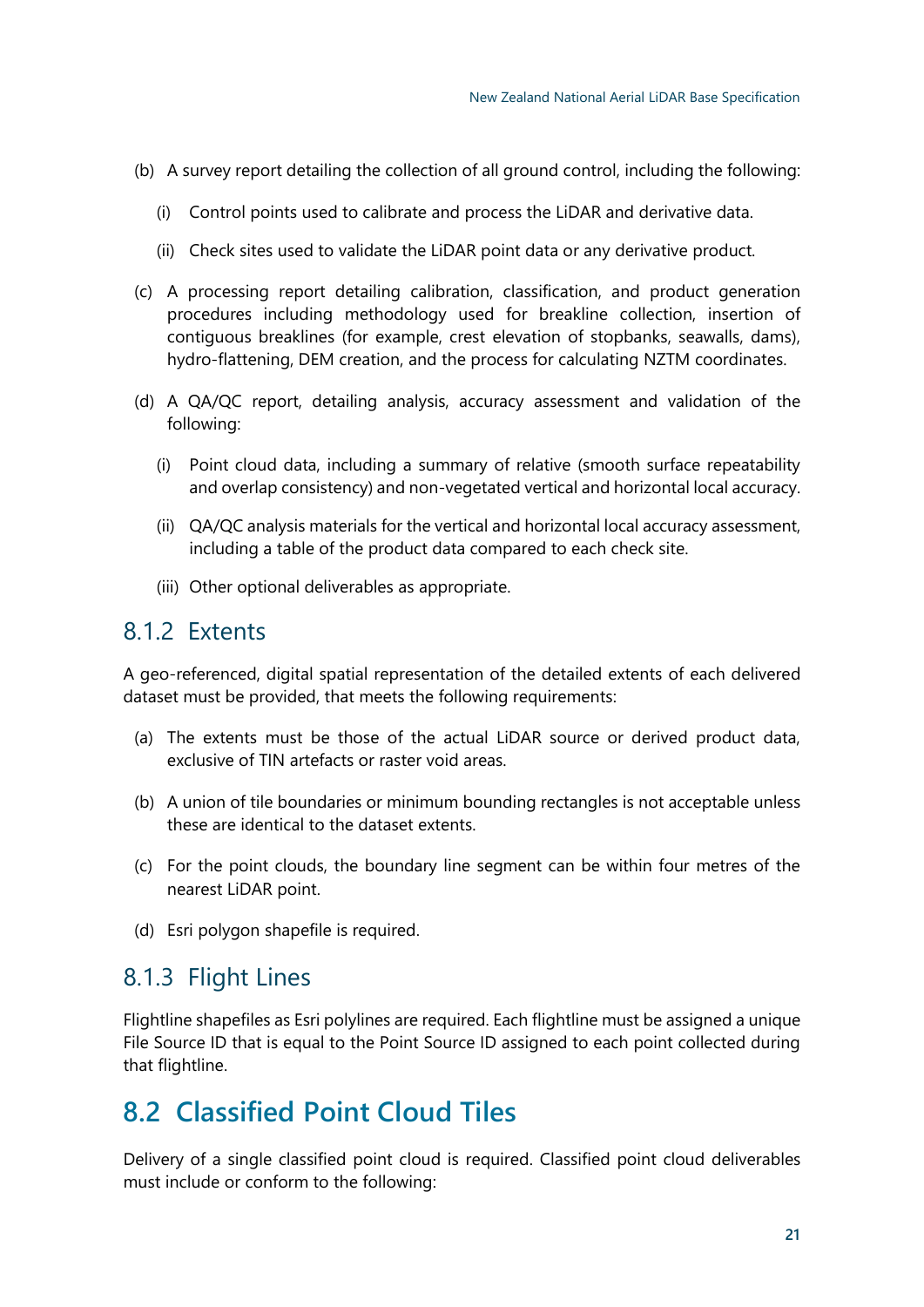- (a) Data from all project swaths, returns, and collected points, fully calibrated, adjusted to ground, and classified, by tiles. Project swaths exclude calibration swaths, crossties, and other swaths not used in product generation.
- (b) Data is provided in the NZTM2000 coordinate system and the NZVD2016 vertical datum.
- (c) Fully compliant LAS v1.4, Point Data Record Format 6-10 (all files must have the same PDRF), or LAS v1.2/3, as specified by the Contract Authority.
- (d) Each point includes a Point Source ID linking it to the flightline File Source ID.
- (e) Correct and properly formatted geo-reference information (EPSG: 2193 + 7839) as Open Geospatial Consortium (OGC) Well Known Text (WKT) included in all LAS file headers.
- (f) File Source ID set to 0 for tiled LAS files.
- (g) GPS times recorded as Adjusted GPS Time at a precision sufficient to allow unique timestamps for each pulse.
- (h) Points are provided in the order in which they were collected.
- (i) Height values reported to three decimal places (nearest mm). (While not significant for accuracy, this supports numerical processing and reduces the number of identical values caused by rounding.)
- (j) Intensity values normalised to 16-bit by multiplying the value by 65,536/ (intensity range of the sensor) per LAS v1.4.
- (k) Classification as required by the Contract Authority (Table 4 at a minimum).
- (l) Tiled delivery, without overlap, per the project tiling scheme in Section 9 Tiles.
- (m) Files named per Section 9 Tiles.

### <span id="page-21-0"></span>**8.3 Elevation Models**

#### *Digital Elevation Model (DEM)*

A uniformly spaced bare-earth elevation model, devoid of vegetation and man-made structures.

#### *Digital Surface Model (DSM)*

A uniformly spaced elevation model that depicts the highest surface, including buildings, trees, towers, and other features.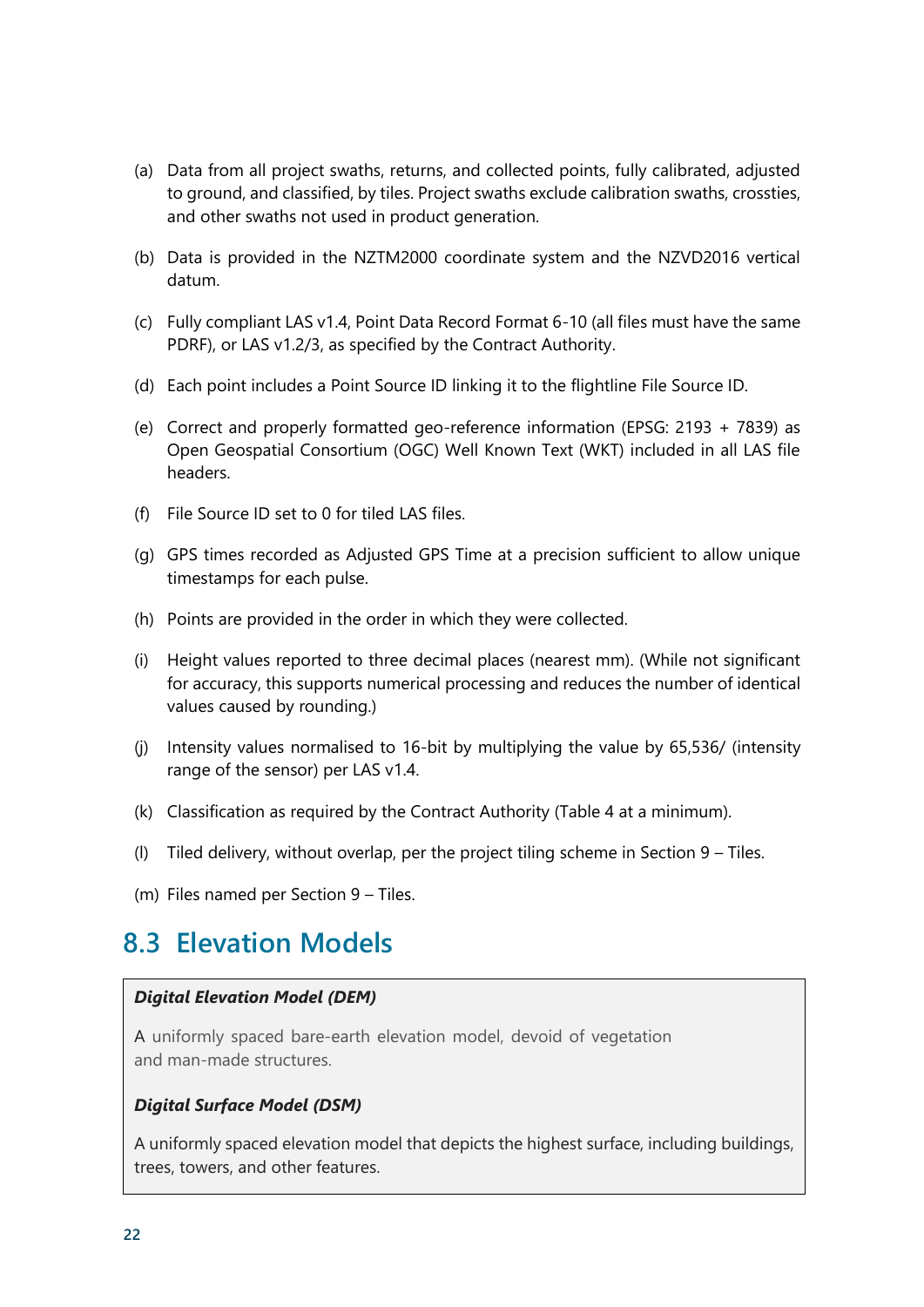Delivery of a DEM (bare earth) and DSM (surface) DSM is required. Deliverables must include or conform to the following:

- (a) Grid spacing: 1m cell size.
- (b) Generated to the limits of the project area.
- (c) Raster format: Geotiff (.tif).
- (d) Geo-reference information (EPSG 2193) in each raster file.
- (e) Tiled delivery without gaps or overlap.
- (f) NOT clipped using polylines for land-water boundaries from national databases (for example coastlines, river, or lake boundaries) as these can be inaccurate and subject to continual geomorphic change.
- (g) Tiles with no edge artefacts or mismatch. A quilted appearance in the overall surface can be grounds for rejection of the entire deliverable - whether the rejection is caused by differences in processing quality or character among tiles, swaths, flights, or other unnatural divisions.
- (h) Void areas (for example, areas outside the project area but within the project tiling scheme) coded using "NODATA" value equal to -9999. This value must be identified in the appropriate location within the raster file header or external support files (for example, .aux).
- (i) Constrained with any additional breaklines required by the Contract Authority, such as stopbanks, streams, and narrower rivers.
- (j) Provided in the NZTM2000 coordinate system and the NZVD2016 vertical datum. Additional vertical datums may be specified by the Contract Authority.

### <span id="page-22-0"></span>8.3.1 Bare-Earth Digital Elevation Model (DEM)

The Bare-Earth DEM is the bare earth devoid of vegetation and man-made structures. It must also include or conform to the following:

- (a) Based on Classification Level 2 or better ground return points in the point cloud.
- (b) Hydro-flattening as outlined in Section 7 Hydro-Flattening.
- (c) Bridges removed from the surface, while culverts are treated as ground.
- (d) Method for removal of buildings, structures or other ground cover/vegetation and interpolation techniques documented.

### <span id="page-22-1"></span>8.3.2 Digital Surface Model (DSM)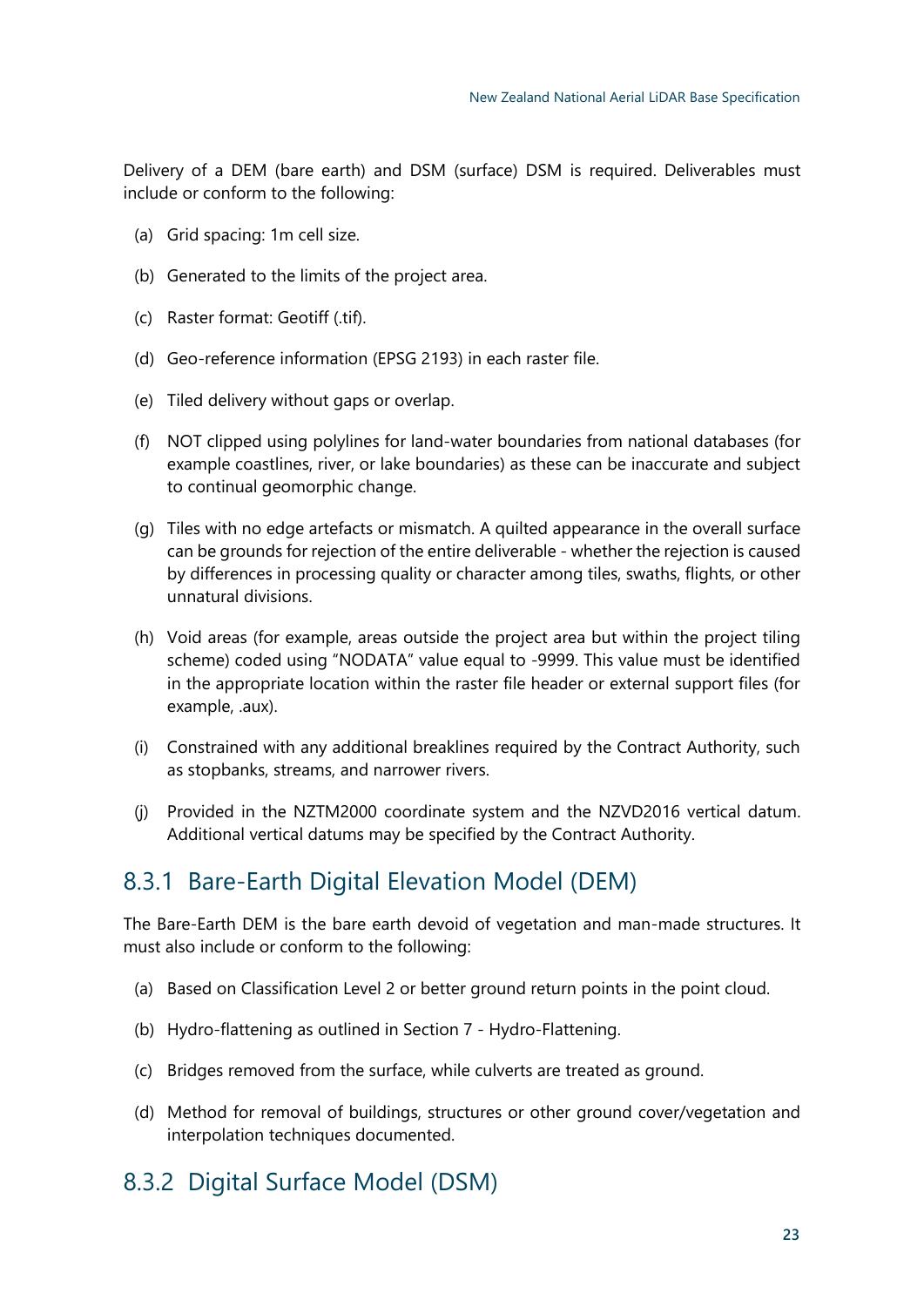The DSM is the heights of the top of the highest feature at each grid point, including ground, vegetation, and man-made structures. The DSM is based on first return points after removal of noise.

### <span id="page-23-0"></span>**8.4 Breaklines**

Delivery of breaklines representing all hydro-flattened features in a project is required. Additional breaklines may also be required by the Contract Authority. These are to be delivered as ESRI Shape files (.shp) using the NZTM2000 projection.

### <span id="page-23-1"></span>**8.5 GNSS Data**

GNSS data for all base station occupations of existing or new benchmarks in excess of six hours must be provided in current RINEX format (Receiver Independent Exchange Format) along with observation log sheets which include the following details:

- (a) Survey mark ID
- (b) Occupation time and date
- (c) Antenna height measurements
- (d) Instrument /antenna types and serial numbers.

The GNSS observation log sheets must be provided in pdf format or Excel spreadsheet.

### <span id="page-23-2"></span>**8.6 Backed up Project Source Data**

Raw project source data, such as native format LiDAR files and point cloud swaths, are NOT required for delivery. However, the Vendor must hold a copy of all relevant raw project data, for a minimum of five years beyond the final delivery of the project deliverables. The vendor must provide this data, with unrestricted copyright, to the Contract Authority on request. The vendor may charge a reasonable access and distribution charge in such instances.

# <span id="page-23-3"></span>9 Tiles

### <span id="page-23-4"></span>**9.1 Tiling and Delivery**

- (a) NZTopo50 subtiles based on NZTM2000 coordinates. The 1-m gridded raster products and point clouds must be delivered at 1:1000 nominal scale (2500 720m high x 480m wide subtiles per full NZTopo50 sheet).
- (b) The origin of the raster tiles must be placed on a whole metre coordinate value of the south west corner of each tile (for example, 5429500 mN\_17490300mE).